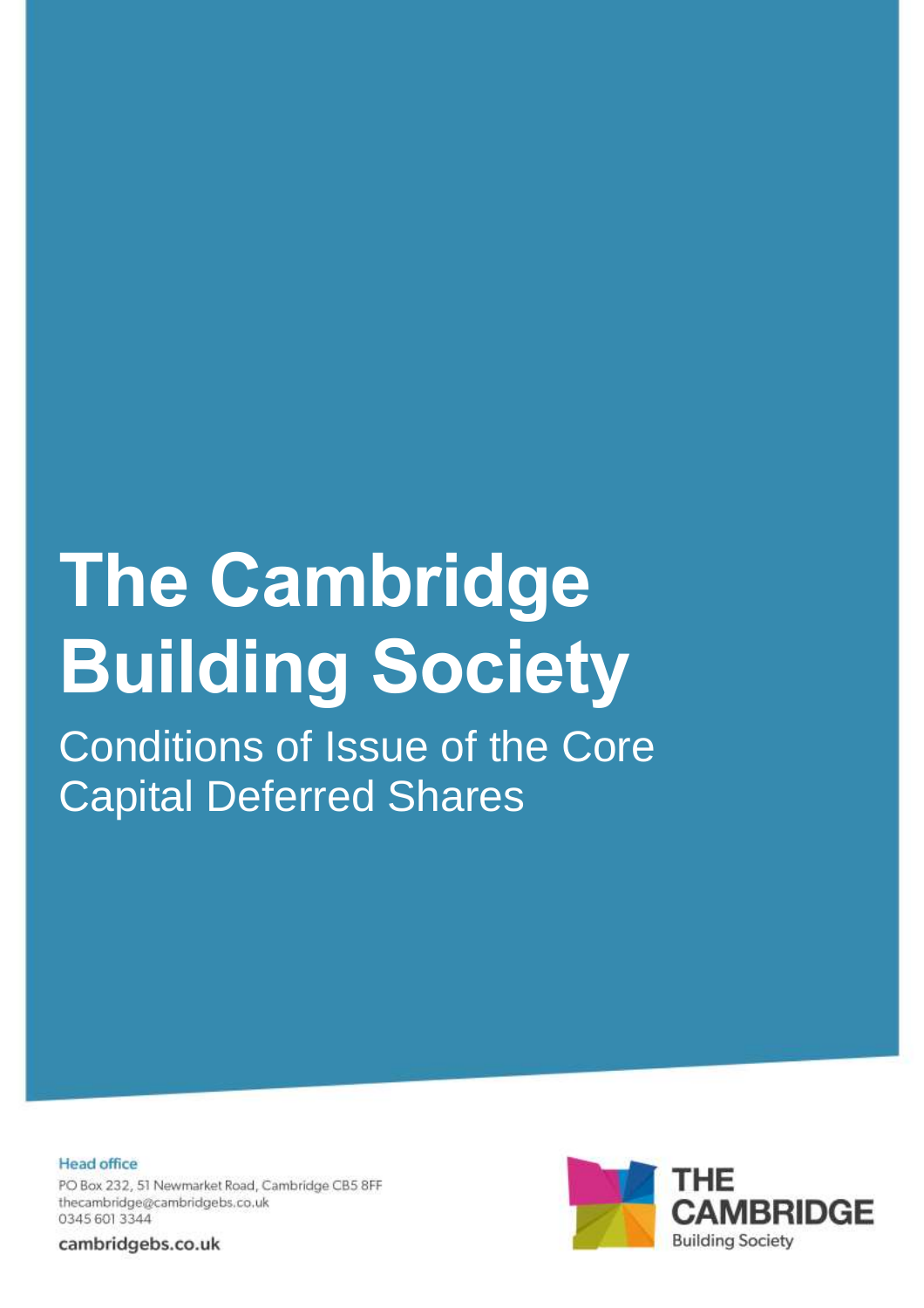# **Conditions of issue of the core capital deferred shares**

The following (save for the paragraphs in italics, which do not form part of the conditions) are the conditions of issue of the CCDS as they apply to the holders of the CCDS and in the form in which they will appear on the reverse of each CCDS certificate.

The core capital deferred shares (the **CCDS**, which term shall include any further core capital deferred shares issued pursuant to Condition 13 which are consolidated and form a single series with the CCDS) are issued under the Rules (the **Rules**) of Cambridge Building Society (the **Society**) for the time being. CCDS holders are entitled to the benefit of, are bound by and are deemed to have notice of, the Rules. The CCDS are also issued subject to, and with the benefit of, these conditions (the **Conditions**). In the event of inconsistency between the Rules and these Conditions, the Rules will prevail.

## **1. General**

**1.1** Terms defined in the Rules will, unless otherwise defined herein or unless the context otherwise requires, have the same meanings when used in these Conditions. Other capitalised terms used in these Conditions shall have the meanings set out in Condition 17.

## **1.2 The CCDS:**

- 1.2.1 are deferred shares for the purposes of section 119 of the Building Societies Act 1986, as amended (the **Act**);
- 1.2.2 are not protected deposits for the purpose of the Financial Services Compensation Scheme established under the Financial Services and Markets Act 2000 as amended (the **FSMA**);
- 1.2.3 are not withdrawable; and
- 1.2.4 are Core Capital Deferred Shares for the purposes of the Rules.
- **1.3** By purchasing CCDS, each CCDS holder agrees to assign any rights to Conversion Benefits to which it may become entitled by reason of its holding of CCDS to a charity nominated by the Society pursuant to any scheme for charitable assignment established by the Society for the time being. For these purposes, **Conversion Benefits** shall mean any benefits under the terms of any future transfer of the Society's business to a company (other than rights to receive ordinary shares issued by the Successor Entity or its parent, as specifically provided for under Condition 10) and, if the Society merges with any other building society, **Society** shall, after the date of such merger, extend to such other society.
- **1.4** If a CCDS holder fails to assign any Conversion Benefits as required pursuant to Condition 1.3, it acknowledges that, by purchasing CCDS, it waives it entitlement to retain any Conversion Benefits received by it and covenants promptly to pay and deliver such Conversion Benefits to a charity nominated by the Society (or to the Society for payment and delivery to the nominated charity) and until such time as payment is made, will hold a sum equal to such amount on trust for the nominated charity.

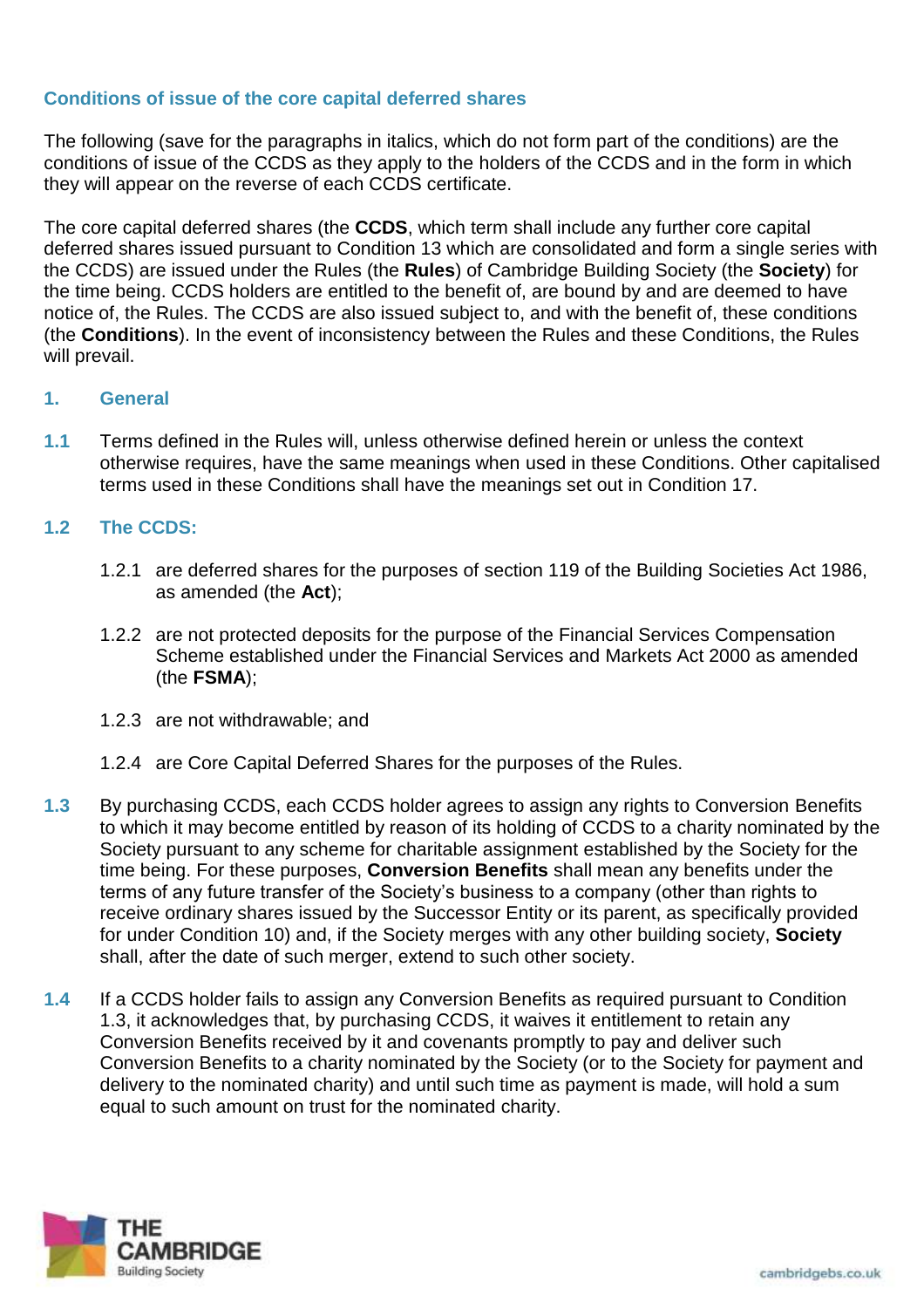## **2. Form, title and transfer**

## **2.1 Form**

The CCDS are in registered form and have a nominal value of £100 each (the **Nominal Amount**). The CCDS are transferrable in accordance with the Rules and subject to Condition 2.2

In the event that a CCDS is subscribed at a price higher than the Nominal Amount, the difference between the subscription price and the Nominal Amount shall constitute CCDS premium (the **Premium Amount**).

#### **2.2 Title and transfer**

Title to the CCDS passes only by registration in the CCDS Register. The holder of any CCDS will (except as otherwise required by law) be treated as its absolute owner for all purposes (regardless of any notice of ownership, trust or any other interest or any writing on, or the theft or loss of, the CCDS Certificate issued in respect of it) and no person will be liable for so treating the holder.

CCDS are transferrable in whole numbers and no CCDS may be transferred in part. A transfer of CCDS will not be valid, and will not be registered in the CCDS Register, unless the number of CCDS transferred is equal to or greater than the specified minimum transfer amount (the **Minimum Transfer Amount**) prevailing at the time of transfer. The initial Minimum Transfer Amount is 2,500 CCDS. The Minimum Transfer Amount may be reduced in agreement with the Relevant Regulators upon not less than 30 nor more than 60 days' notice to CCDS holders in accordance with Condition 14. No legal transfer of CCDS shall be valid unless made in the form endorsed on the CCDS Certificate or in such other form as the Board may agree, which form shall be duly completed and signed (as appropriate) and presented to the Society. Legal title to the CCDS will pass upon registration of such transfer in the CCDS Register and, if so requested in writing by the registered holder, the Society shall, on behalf of the Society, issue a CCDS Certificate in respect of such holding (which will be made available at the principal office of the Society).

#### **2.3 CCDS certificates**

A certificate (each a **CCDS Certificate**) will, if so requested in writing by such CCDS holder, be issued to each CCDS holder in respect of its registered holding of CCDS. Each CCDS certificate will be numbered serially with an identifying number which will be recorded on the relevant CCDS Certificate and in the CCDS Register, and will specify the number of CCDS registered in the name of such holder(s).

Each new CCDS Certificate to be issued following a transfer will be mailed by uninsured mail at the risk of the holder entitled to the CCDS to the address specified in the form of transfer within one month of the date of registration of the transfer in the CCDS Register (or, if later, within one month of the written request of the relevant CCDS holder to be issued a CCDS Certificate).

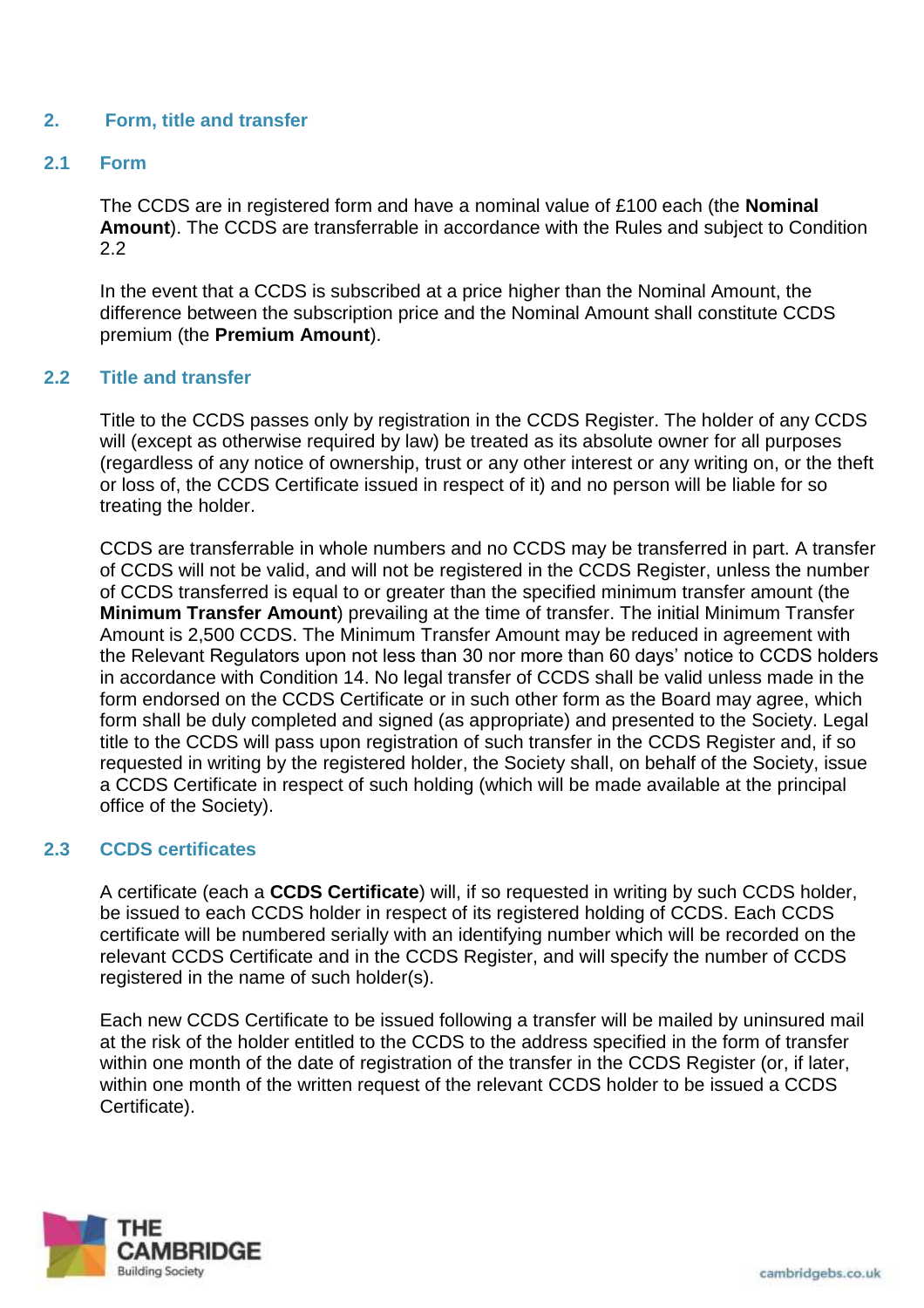Where some but not all of the CCDS in respect of which CCDS Certificate is issues are to be transferred, a new CCDS Certificate in respect of the number of CCDS not so transferred will, within 14 days of receipt by the Society of the original CCDS Certificate, be mailed by uninsured mail at the risk of the holder of the CCDS not so transferred to the address of such holder appearing on the CCDS Register or as specified in the form of transfer.

## **2.4 Formalities free of charge**

Registration of transfer of CCDS will be effected without charge by or on behalf of the Society but upon payment (or the giving of such indemnity as the Society may reasonably require) in respect of any tax or other governmental charges which may be imposed in relation to such transfer.

## **3. CCDS Register**

- **3.1** The Society shall maintain the CCDS Register, in which shall be entered the name and address of each CCDS holder. Each CCDS holder shall notify the Society immediately of any change of name or address and shall procure such evidence of change of name or address as the Society may reasonably require.
- **3.2** A CCDS holder must provide the Society with a written order containing such instructions and other information as the Society may reasonably require to complete, execute and deliver a CCDS Certificate to such CCDS holder.
- **3.3** Transfers and other documents or instructions relating to or affecting the title of any CCDS shall be recorded in the CCDS Register. No charge shall be made in respect of any entry in the CCDS Register or any charge in relation to such entry. The CCDS Register shall be maintained at the principal office of the Society.

#### **4. Status, subordination and rights on a winding-up**

#### **4.1 Status and subordination**

The CCDS constitute direct, unsecured and subordinated investments in the Society and, on a winding-up or dissolution of the Society, rank (a) pari passu among themselves and with any other investments ranking or expressed to rank pari passu with the CCDS (provided that participation of CCDS holders in the Surplus (as defined in Condition 4.2) will be in the manner and proportion described in this Condition 4), and (b) junior to (i) all Liabilities of the Society and (ii) any claims in respect of declared, unconditional and unpaid Distributions in accordance with Condition 4.6 and claims ranking or expressed to rank pari passu therewith.

## **4.2 Rights on a winding-up or dissolution**

On a winding-up or dissolution of the Society, the rights of the holders of Outstanding CCDS to participate in the winding-up or dissolution shall, save as provided in Condition 4.6, be limited to an entitlement to share, to the extent and in the manner provided in Condition 4.3, in the surplus assets (if any) of the Society remaining (a **Surplus**) following payment of all amounts in respect of Liabilities of the Society and any amounts payable pursuant to Condition 4.6 and claims ranking or expressed to rank pari passu therewith.

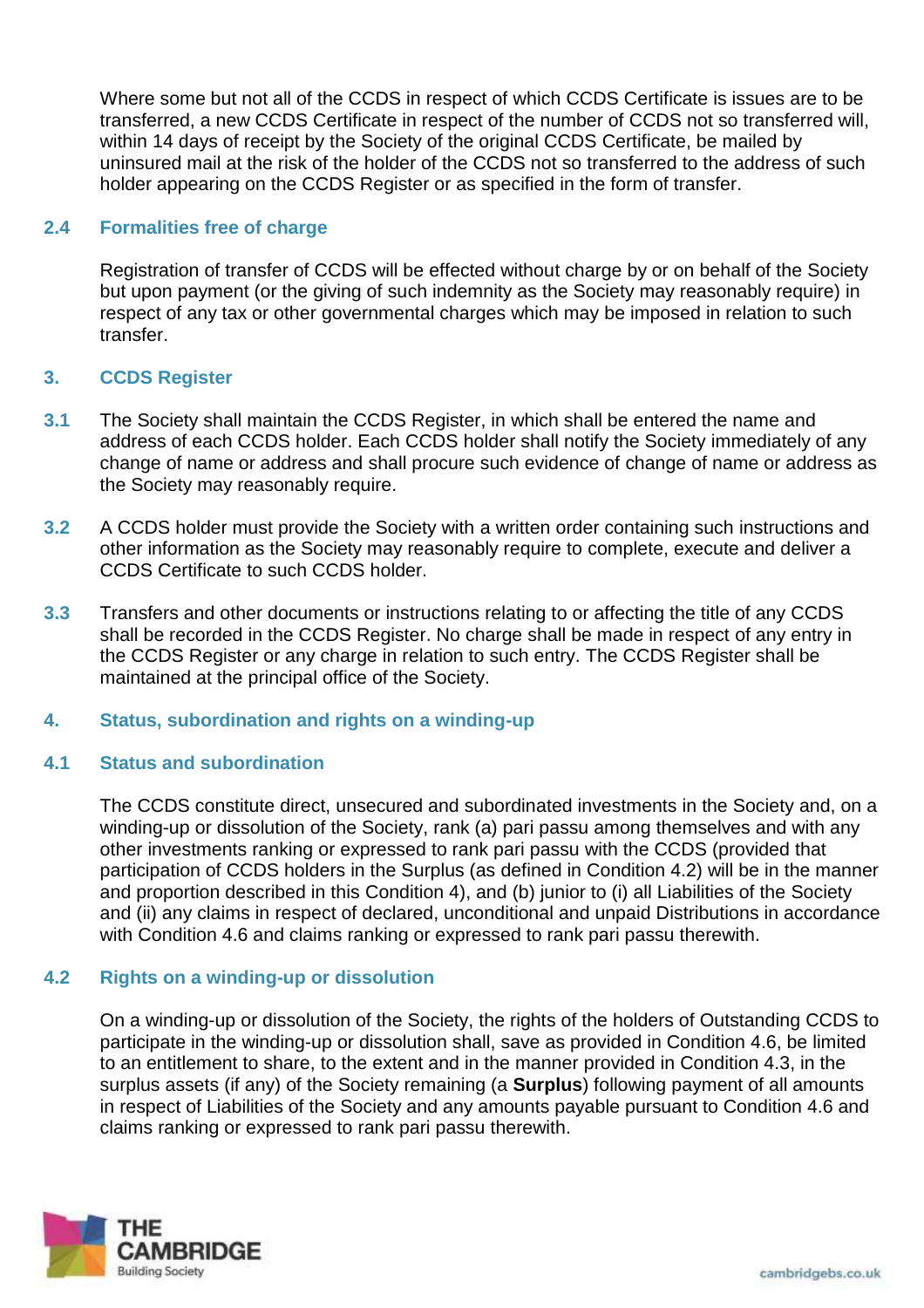# **4.3 Distribution of Surplus**

In the event of a distribution of Surplus, such Surplus shall, be shared without preference as to priority between:

- (a) CCDS holders, whose entitlement shall be for such amount as will, upon sharing of the Surplus, result in CCDS holders receiving, in respect of each CCDS held which is Outstanding at the Relevant Time, an amount equal to the Core Capital Contribution Share determined in accordance with Condition 4.4;
- (b) qualifying Members who have held share investments (other than Deferred Shares) of at least £100 continuously for two years (whose entitlement shall be calculated based on the value of their Shareholding at the Relevant Time) (where **qualifying Member**, **Deferred Shares**, and **Shareholding** have their respective meanings given in the Rules);
- (c) (unless the terms of the relevant Deferred Shares otherwise provide) holders of any other Deferred Shares in the Society at the Relevant Time (whose entitlement (if any) shall be calculated based on and subject to the terms of issue of such Deferred Shares); and
- (d) any other persons entitled to share in the surplus assets in accordance with the Rules from time to time (whose entitlement shall be calculated based on and subject to the Rules).

In these Conditions, **Relevant Time** means (i) the time at which an instrument or order is made (including, without limitation, an order made under a building society insolvency or building society special administration (each as defined in the Act)) or an effective is passed for the winding-up or (otherwise than by virtue of section 93(5) (dissolution following an amalgamation with one or more building societies by the establishment of a successor building society), section 94(10) (dissolution following transfer of all engagements to another building society) or section 97(9) or (10) (dissolution following transfer of the whole business to a company) of the Act) dissolution of the Society, or (ii) such other time as may be specified by the administrator, receiver, liquidator or other insolvency official appointed with primary responsibility for the winding-up or dissolution of the Society.

# **4.4 Core Capital Contribution Share**

- (a) The **Core Capital Contribution Share** means the amount (rounded to the nearest penny, with £0.005 being rounded up) calculated by (i) multiplying (x) the total amount of Surplus available for distribution in accordance with Condition 4.2 by (y) the Core Capital Contribution Proportion calculated in accordance with Condition 4.4(b) as at the Relevant Time and (ii) dividing the resulting figure by the total number of CCDS which are Outstanding as at the Relevant Time.
- (b) The **Core Capital Contribution Proportion** at any given Determination Time (as defined below) is the portion (expressed as a percentage) of the total Common Equity Tier 1 Capital of the Society at such time which is determined, in accordance with the following provisions of this Condition 4.4(b), to have been contributed by the CCDS which are Outstanding at such time.

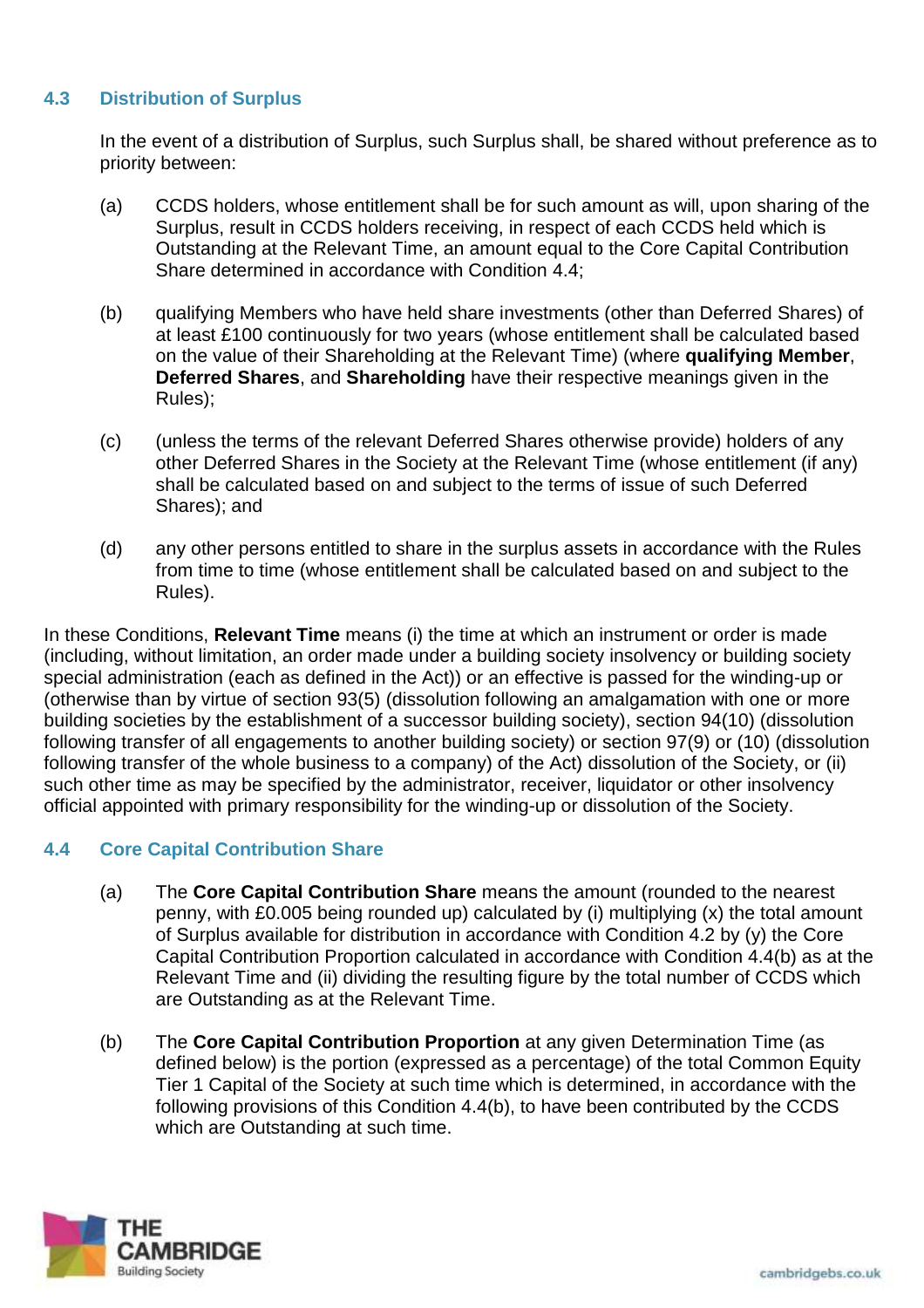- (i) The Core Capital Contribution Proportion shall be calculated as at the time of issue of the first tranche of CCDS and recalculated (A) as at the time of each issue of Additional CCDS (as defined in Condition 13.1), (B) upon the cancellation of any CCDS and (C) as at the Relevant Time (the time of each such calculation, a Determination Time). For the purposes of calculating the Core Capital Contribution Proportion at the Relevant Time (but not at any other **Determination Time**), all CCDS held by the Society in its treasury function at the Relevant Time shall be deemed to be cancelled at the Relevant Time (such cancellation to be reflected in the determination of the Core Capital Contribution Proportion at the Relevant Time).
- (ii) The Core Capital Contribution Proportion as at each Determination Time shall be determined by the Board (or, if applicable, in the case of determination as at the Relevant Time, by or on behalf of the administrator, receiver, liquidator or other insolvency official appointed with primary responsibility for the winding-up or dissolution of the Society) on the basis of the most recently published consolidated annual, interim or ad hoc accounts of the Society available as at the relevant Determination Time, and such determination shall be reviewed and confirmed by an independent accountant, or firm of accountants of recognised standing appointed or approved by the Board (or, if applicable, the relevant insolvency official) as an expert for such purpose (provided that such expert shall have no responsibility or liability whatsoever to CCDS holders in connection with such review and confirmation).
- (iii) The Core Capital Contribution Proportion for a particular Determination Time (DT) shall be a percentage (rounded to five decimal places, with 0.000005 being rounded up) equal to:

# **New Issue Amount DT + (CCCP DT-1 x Core Capital DT) – Cancellation Adjustment Share DT New Issue Amount DT + Core Capital DT – Cancellation Adjustment Amount DT**

**New Issue Amount** DT is the sum of the aggregate Nominal Amounts and aggregate Premium Accounts (in each case expressed in pounds sterling) of the CCDS (if any) being issued at time DT (and shall be zero if no CCDS are being issued at time DT);

**CCCP** DT-1 is the Core Capital Contribution Proportion calculated as at, and applicable to, the Determination Time immediately preceding time DT (**DT-1**) (provided that, for the purposes of determining the Core Capital Contribution Proportion at the first Determination Time upon issue of the first tranche of CCDS, CCCP DT-1 shall be zero);

**Core Capital** DT is the total amount of Common Equity Tier 1 Capital of the Society, calculated in accordance with the Capital Rules, as at time DT, adjusted if necessary to disregard the impact of (i) any New Issue Amount DT as a result of any CCDS being issued at time DT, (ii) any Cancellation Adjustment Amount DT as a result of any CCDS being cancelled at time DT and (iii) any CCDS held, as a result of treasury trading, by the Society in its treasury function as at time DT, in each case having regard to the Capital Rules and accounting standards then applicable;

**Cancellation Adjustment Amount** DT is the amount (expressed in pounds sterling) by which the Common Equity Tier 1 Capital of the Society is or was reduced as a result of

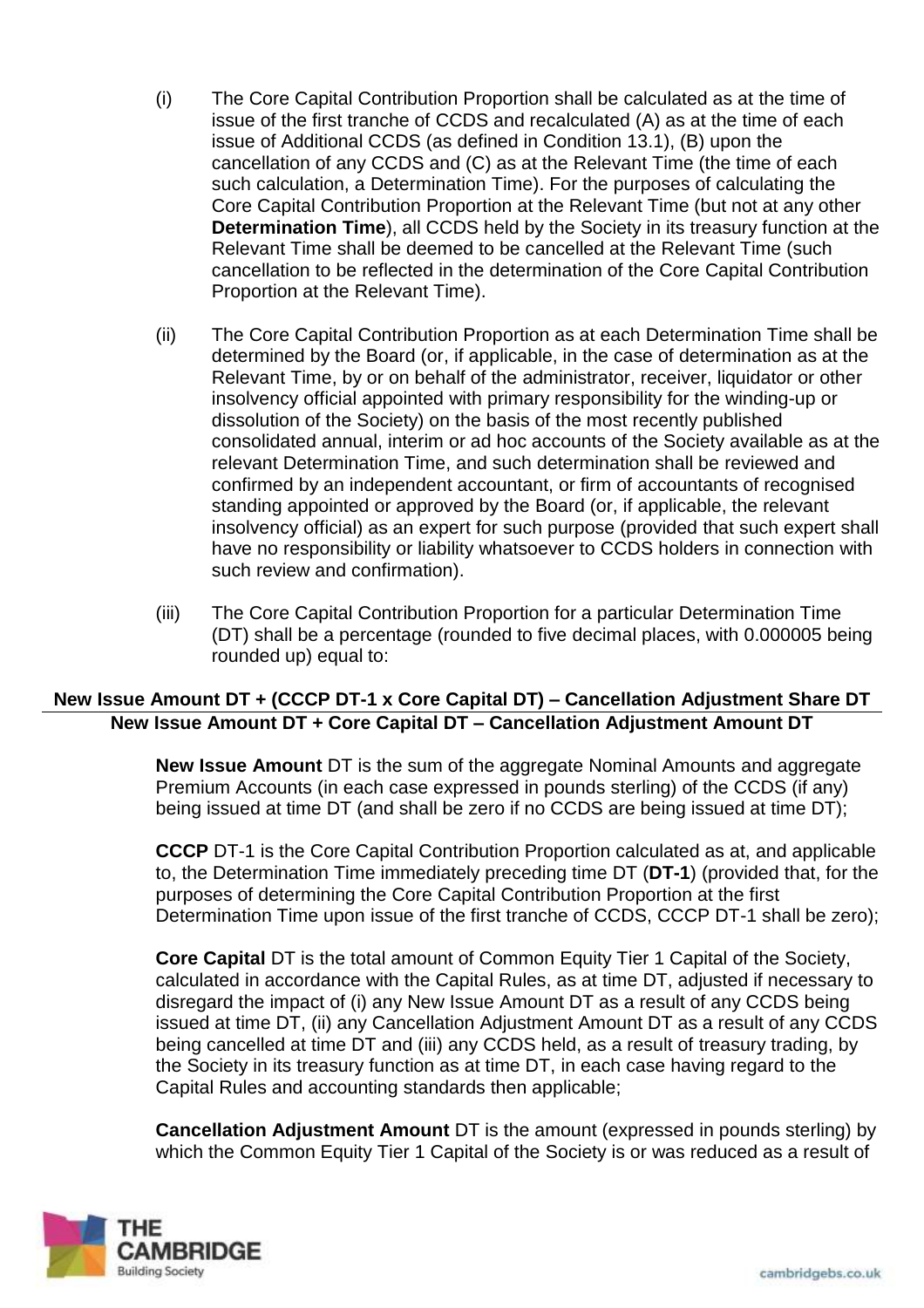the purchase by the Society of the CCDS (if any) which are being cancelled at time DT (and shall be zero if no CCDS are being cancelled at time DT); and **Cancellation Adjustment Share** DT is an amount (which, for the avoidance of doubt, shall be zero if no CCDS are being cancelled at time DT) equal to:

(N x Notional) + CCCP Cancellation Adjustment Amount – (N x Notional)

where:

N is the number of CCDS which are being cancelled at time;

**Notional** is the deemed notional contribution (expressed in pounds sterling) of each CCDS to the Common Equity Tier 1 Capital of the Society as at the relevant Determination Time, which shall be calculated by (i) multiplying (x) Core Capital DT by (y) CCCP DT-1 and (ii) dividing the resulting figure by the total number of CCDS which are Outstanding immediately prior to the relevant Determination Time; and

**Core Capital**, **CCCP** and **Cancellation Adjustment Amount** have the meanings given above,

- (c) The Core Capital Contribution Proportion shall be determined as soon as reasonably practicable following each Determination Time and shall promptly, and in any event within 14 days following the confirmation of such determination in the manner provided in Condition 4.4(b)(ii) above.
- (d) If, at any time, by reason of any change in the Capital Rules (or official interpretation thereof) or otherwise, the CCDS cease to qualify as Common Equity Tier 1 Capital of the Society, they will, nevertheless, be treated as contributing to Common Equity Tier 1 Capital of the Society (on the same basis as immediately prior to ceasing so to qualify) for the purposes of determining the Core Capital Contribution Proportion.

## **4.5 CCDS issued other than for cash**

If at any time CCDS are issued and allotted other than for cash (including, without limitation, CCDS issued and allotted by way of a bonus issue (including a capitalisation issue) or pursuant to a remuneration scheme for directors or employees of the Society, or CCDS issued in exchange for other securities of the Society), the Premium Amount of each such CCDS shall be determined by the Board in good faith (and in accordance with generally accepted accounting practices and the accounting policies of the Society for the time being) as an amount equal to the notional value (such notional value being, as close as practicable, the equivalent cash value) in respect of which such CCDS is issued and allotted less the £100 Nominal Amount of such CCDS. The Nominal Amount and Premium Amount of each such CCDS shall be included in any calculation of the Core Capital Contribution Proportion as if such Nominal Amount and Premium Amount had been paid to the Society in cash.

## **4.6 Declared and unpaid distributions**

On a winding-up or dissolution of the Society, the CCDS holders shall, in respect of any declared, unconditional (which term shall, for these purposes, include any conditional Distribution (as described in Condition 5.3) or part thereof in respect of which the relevant

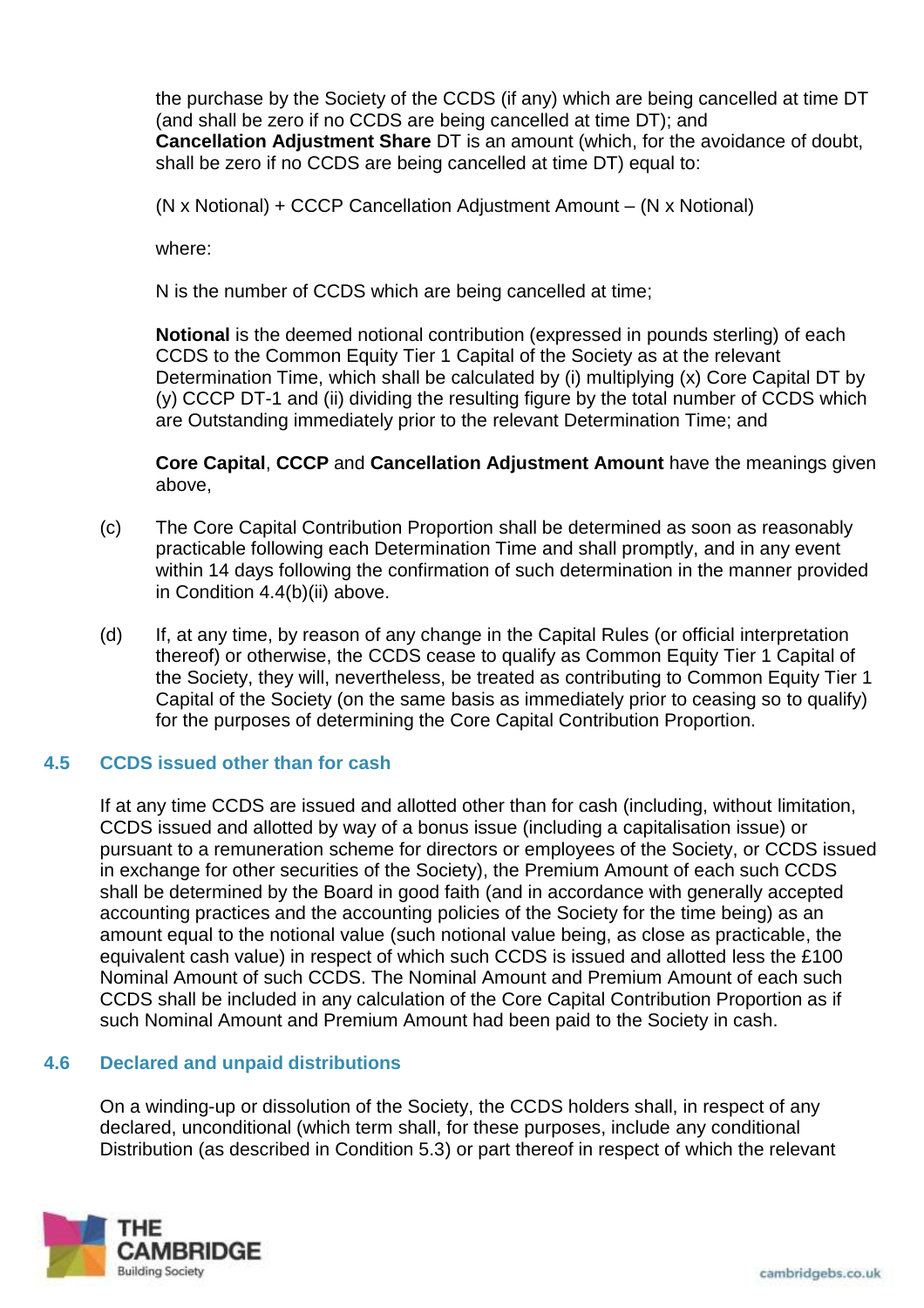conditions have been satisfied) and unpaid Distributions, be entitled to prove in the winding-up or dissolution of the Society, as the case may be, for the amount of such Distributions but only if, and subject to the condition that, all sums due from the Society in respect of Liabilities in the winding-up or dissolution have been paid in full, and accordingly the claims of the CCDS holders in respect thereof shall rank (a) pari passu amongst themselves and with any other claims ranking or expressed to rank pari passu therewith and (b) junior to all Liabilities of the Society. Accordingly, such claims shall constitute the most junior claim in the winding-up or dissolution of the Society other than a claim to participate in any Surplus.

# **4.7 Set-off**

By acceptance of the CCDS, each CCDS holder will be deemed to have waived any right of set-off or counterclaim that such CCDS holder might otherwise have against the Society in respect of or arising under the CCDS whether prior to or in a windingup or dissolution. Notwithstanding the preceding sentence, if any of the rights and claims of any CCDS holder in respect of, or arising under, the CCDS are discharged by set-off, such CCDS holder will immediately pay an amount equal to the amount of such discharge to the Society or, if applicable, the administrator, receiver, liquidator or other insolvency official appointed with primary responsibility for the winding-up or dissolution of the Society and, until such time as payment is made, will hold a sum equal to such amount on trust for the Society, or if applicable, such administrator, receiver, liquidator or other insolvency official (as the case may be). Accordingly, such discharge will be deemed not to have taken place.

# **5. Distributions**

## **5.1 Declaration of Distributions**

The Board may, in its sole and absolute discretion, from time to time declare periodic investment returns (**Distributions**, which term shall include any Interim Distribution and any Final Distribution each as defined below) in respect of the CCDS. With respect to any given financial year of the Society, the Board may declare an interim Distribution (an **"Interim Distribution"**) during such financial year and/or a final distribution (a **"Final Distribution"**) in respect of such financial year.

A Distribution (or any part thereof) may be declared unconditionally or subject to satisfaction of such conditions as the Board may determine (which may include, without limitation, any consents or approvals which may be necessary for distribution of reserves of the Society).

If an Interim Distribution is declared during any financial year, it will (subject to satisfaction of the relevant conditions to payment, if any) be paid on [[] August] in such financial year and if a Final Distribution is declared in respect of any financial year, it will (subject to satisfaction of the relevant conditions to payment, if any) be paid on [[] February] falling in the financial year immediately following the financial year in respect of which the Final Distribution is declared, provided that if any such date is not a Business Day, such Interim Distribution or Final Distribution (as the case may be) will be paid on the immediately following Business Day (the **Distribution Payment Dates**).

If at any time, the Society changes its accounting reference date, the Board shall be entitled to change the Distribution Payment Date for the payment of Final Distributions to a date which

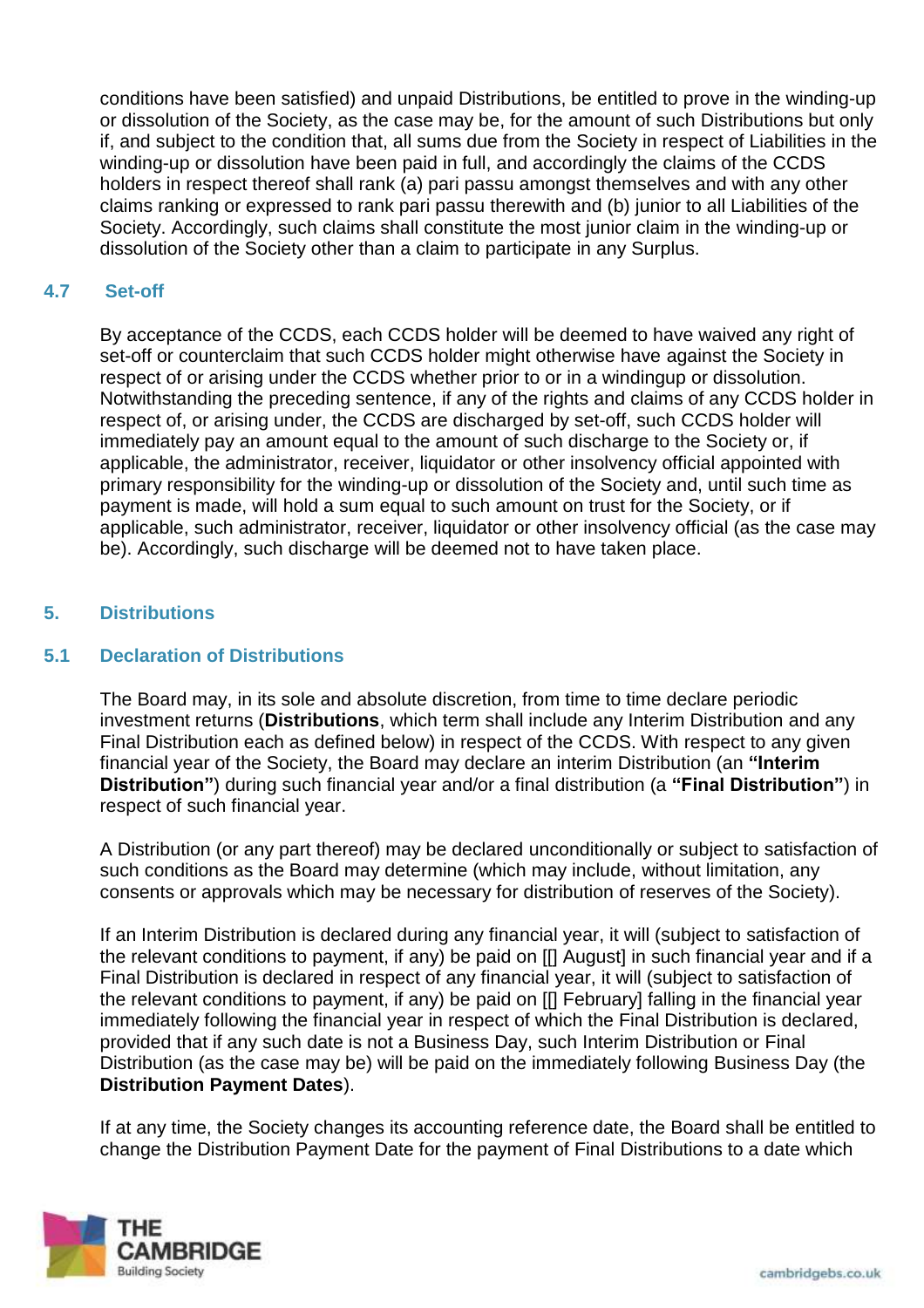the Board considers appropriate given the new accounting reference date (provided that such date shall fall not more than five months following the end of the financial year in respect of which the relevant Final Distribution is declared), and the Distribution Payment Date for the payment of Interim Distributions shall at the same time be changed to the date falling six months prior to such date. Any New Distribution Payment Dates so determined will be promptly notified to CCDS holders in accordance with Condition 14.

# **5.2 Distributions discretionary**

The Board shall have full discretion at all times whether or not to declare any Interim Distribution or Final Distribution. Interim Distributions and Final Distributions are independent, and accordingly whether or not the Board declares an Interim Distribution during any financial year shall have no effect or bearing on the Board's discretion whether or not to declare a Final Distribution in respect of that financial year (save that the amount of the Final Distribution (if any) declared in respect of a financial year shall not, when aggregated with any Interim Distribution paid during that financial year, exceed the Cap provided in Condition 5.5). If at any time, the Board elects not to declare any Interim Distribution or Final Distribution, no Distribution or other amount in respect of the relevant period shall accumulate to CCDS holders or be payable at any time thereafter, and CCDS shall have no right to any Distribution or other amount in respect of such period whether in a winding-up or dissolution of the Society or otherwise.

Notwithstanding the discretion of the Board referred to above, if the Supervisory Authority, by notice in writing to the Society, requires the Society not to declare any Distributions on the CCDS at any time or whilst any specified circumstances subsist during a specified period, the Board shall not declare any Distributions until such time as the Supervisory Authority authorises it to resume Distributions on the CCDS, such circumstances cease to subsist or, as the case may be, expiration of the specified period.

# **5.3 Conditional Distributions**

If a Distribution (or any part thereof) is declared subject to the satisfaction of one or more conditions and any such condition is not satisfied on or prior to the relevant Distribution Payment Date, such Distribution (or, as the case may be, the part of such Distribution subject to the relevant condition) shall not accumulate to CCDS holders or be payable at any time thereafter, and CCDS holders shall have no right to such Distribution (or, as the case may be, the conditional part thereof) whether in a winding-up or dissolution of the Society or otherwise.

# **5.4 Distributions payable out of Distributable Items**

Distributions will be paid out of Distributable Items, and the Board shall not declare a Distribution that is greater than the amount of Distributable Items available for payment of such **Distribution** 

If the Distribution is to be paid entirely out of the Society's profits available for distribution, such payment is subject to the discretion of the Board. To the extent that the Distribution is to be paid from the Society's reserves, such payment is subject to the discretion of the Board and applicable legal and regulatory requirements relevant to making payments from the reserves.

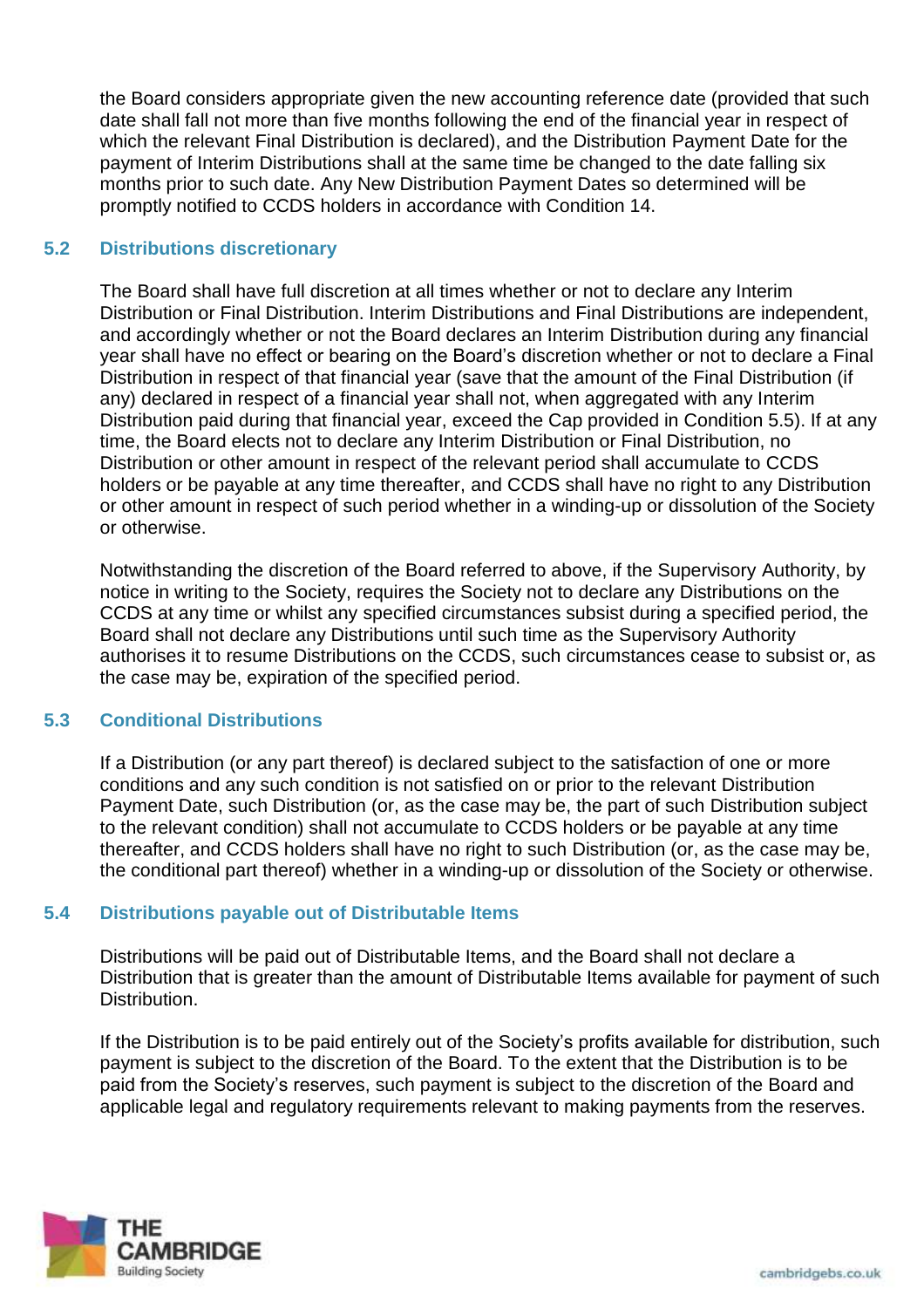# **5.5 Cap on Distributions**

The total Distribution paid on each CCDS in respect of any given financial year of the Society (being the aggregate of the Interim Distribution (if any) paid during such financial year and the Final Distribution (if any) paid in respect of such financial year) shall not exceed the prevailing Periodic Distributions Cap determined in accordance with the Rules (the **Cap**).

## **5.6 Distribution due and payable following declaration**

Once declared, a Distribution will be due and payable by the Society on the relevant Distribution Payment Date, provided that any Distribution (or any part thereof) that is stated to be conditional as aforesaid will become due and payable on the relevant Distribution Payment Date only if the relevant conditions are satisfied on or prior to such Distribution Payment Date.

## **5.7 Non-declaration not default**

Neither the failure by the Board to declare a Distribution, nor a decision by the Board not to declare a Distribution (whether an Interim Distribution or a Final Distribution) at any time, nor non-payment of any Distribution (or any part thereof) in respect of which a relevant condition to payment of such Distribution (or such part) has not been satisfied on or before the relevant Distribution Payment Date, shall constitute a default by the Society under the CCDS for any purpose, and neither such event shall entitle CCDS holders to petition for the winding-up or dissolution of the Society.

## **5.8 Notice of Distribution**

Following determination by the Board whether any Interim Distribution or Final Distribution shall be declared, the Society will write to holders confirming (a) the amount (if any) of such Distribution expressed as an amount per CCDS and (b) whether the Distribution (or any part thereof) is conditional and, if so, the relevant condition(s).

If the Board declares a Distribution which is, in whole or in part, conditional and one or more relevant conditions have not been satisfied on or before the relevant Distribution Payment Date, the Society will promptly publish an announcement confirming that such condition(s) have not been satisfied and that, accordingly, the Distribution (or the relevant part thereof) subject to such condition(s) is not, and shall not become, due and payable.

## **5.9 Distribution Policy**

The Society will from time to time publish on its website any distribution policy (the **Distribution Policy**) setting out the Board's expectations as regards the declaration of Distributions and certain factors which the Board may consider when determining whether or not to declare a Distribution and, if so, the amount of such Distribution. Upon any change in the policy, the Society shall promptly publish the revised Distribution Policy on its website.

The Distribution Policy may give an indication of the Board's current expectations with respect to declaration of Distributions (the **Indication**). Any Indication will not be binding on the Society and the Board shall (subject to there being available sufficient Distributable Items) have absolute discretion to declare a Distribution which is higher (subject to the Cap) or lower than the Indication or to determine that no Distribution shall be declared in respect of the

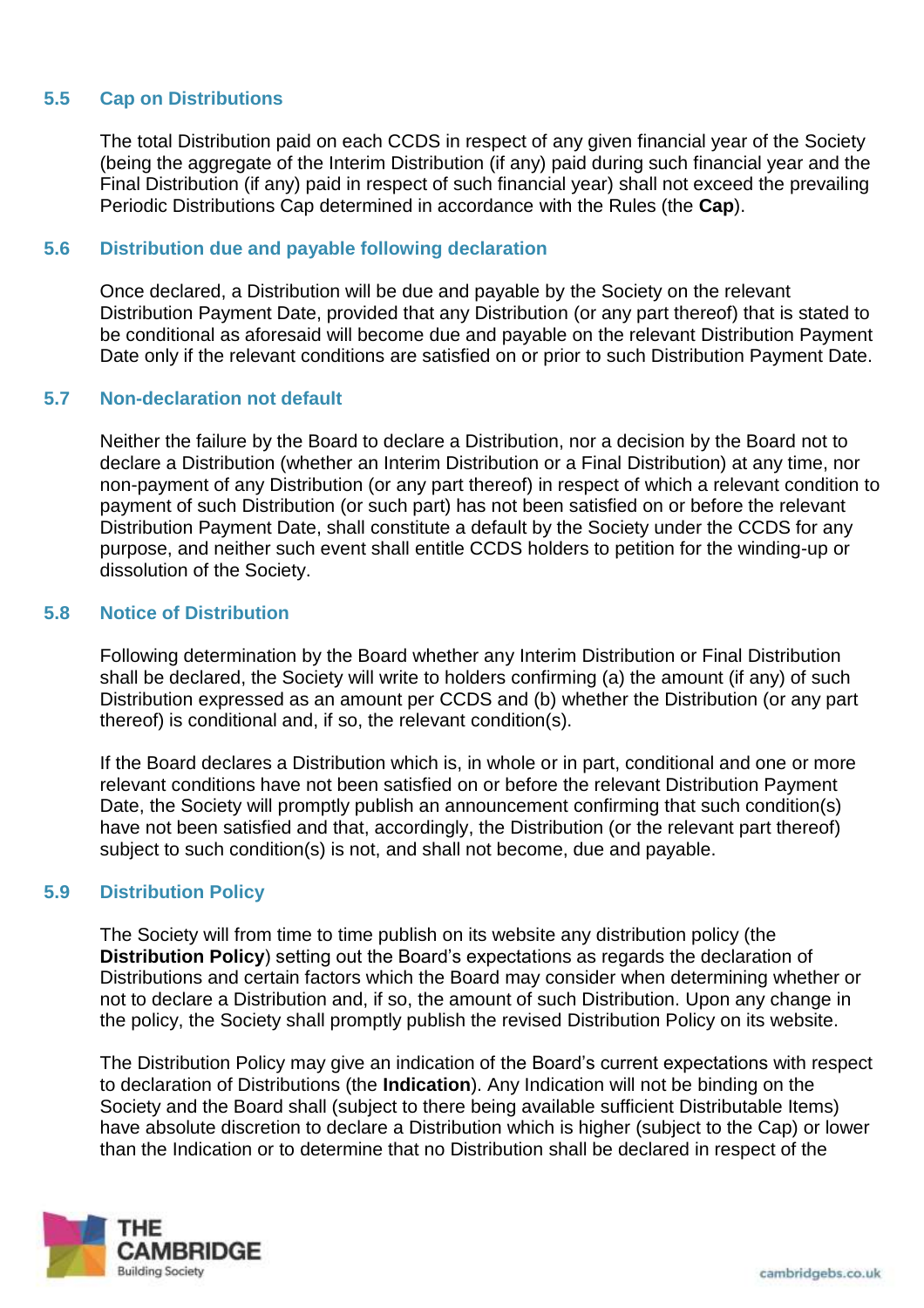relevant period. The Board will have regard to a range of factors including those set out in the Distribution Policy and must satisfy itself that the declaration of any Distribution is consistent with maintaining the financial strength of the Society.

## **6. Payments**

#### **6.1 Payment by cheque or transfer**

Subject as follows, all payments in respect of the CCDS will be made in sterling cheque drawn on a bank or building society in the United Kingdom, posted on the Business Day immediately preceding the relevant due date for payment and made payable to the CCDS holder appearing in the CCDS Register in respect of the CCDS of which it is the holder at the close of business on the fifteenth day before the relevant due date (the **Record Date**) at the addresses shown in the CCDS Register on the Record Date.

Upon application of the CCDS holder to the Society, in the form from time to time prescribed by the Society, not less than 10 days before the due date for any payment in respect of its CCDS, the payment may be made by transfer on the due date for payment or, if such date is not a Business Day, on the immediately following Business Day, to a sterling account maintained by the relevant CCDS holder with a bank or building society in the United Kingdom.

## **6.2 Payments subject to applicable laws**

Payments in respect of the CCDS will be subject in all cases to any fiscal or other laws and regulations applicable thereto in the place of payment. In the event that a withholding or deduction is required to be made under applicable law or regulation, the Society will cause the requisite amount to be withheld or deducted and CCDS holders will be entitled to receive only the balance of the relevant Distribution following such withholding or deduction.

#### **6.3 Partial payments**

If any amount due on the CCDS is not paid in full, the Society will annotate the CCDS Register of the amount in fact paid.

#### **7. Prescription**

Any amounts payable in respect of CCDS in respect of which no cheque or warrant has been cashed and no payment claimed shall cease to be payable after 12 years from the due date and shall revert to the Society.

#### **8. No redemption; purchases**

#### **8.1 No redemption**

The CCDS constitute permanent non-withdrawable deferred shares (as defined in the Act) in the Society and have no maturity date. The Society has neither an obligation nor any right to redeem or, save following a purchase as referred to in Condition 8.2, cancel the CCDS and CCDS holders do not have any right to require the Society to redeem, purchase or cancel the CCDS.

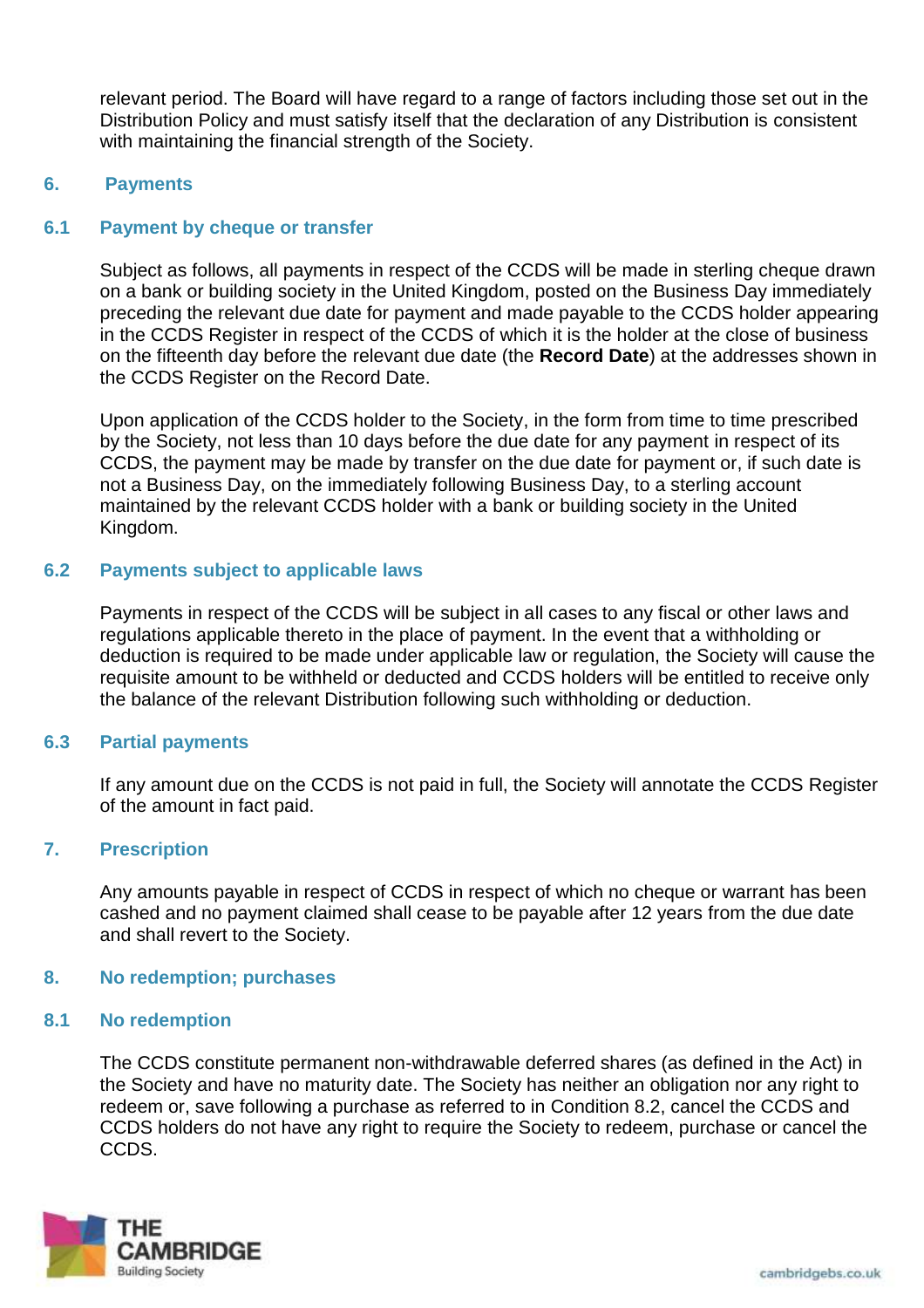## **8.2 Purchases**

The Society may, in its sole discretion but subject to Condition 8.3, at any time purchase CCDS in the open market or otherwise at any price. CCDS so purchased may, at the option of the Society, be held, re-issued and/or re-sold or surrendered to the Society for cancellation.

Subsidiaries of the Society shall not be permitted to purchase and hold CCDS for their own account or that of the Society, and any such purchase shall be deemed to be a purchase by the Society for immediate cancellation. Nothing in the previous sentence shall prohibit a subsidiary of the Society from purchasing or holding CCDS in its capacity as personal representative, agent or trustee for or on behalf of, or for the benefit of, a person other than the Society or a subsidiary of the Society, and any such purchase shall not be deemed to be a purchase by the Society (for immediate cancellation or otherwise).

## **8.3 Purchases subject to supervisory consent**

Any purchase of CCDS by the Society will, if so required by the Supervisory Authority, the prudential rules applicable to the society or any laws or regulations applicable to the deferred shares of the Society at the relevant time, be conditional upon the Society having duly notified the Supervisory Authority of its intention t purchase the CCDS and the Supervisory Authority having consented, or, if applicable, within any applicable period not having objected, to such purchase.

## **9. Replacement of CCDS certificates**

A CCDS holder who has lost a CCDS Certificate shall immediately give notice in writing of such loss to the Society at its principal office. If a CCDS Certificate is damaged or alleged to have been lost, stolen or destroyed, a new CCDS certificate representing the same CCDS shall be issued by the Society, to the CCDS holder upon request, subject to delivery up of the old CCDS certificate or (if alleged to have been lost, stolen or destroyed) subject to compliance with such conditions as to evidence and indemnity as the Society may think fit and to payment of any exceptional expenses of the Society incidental to any investigation of the evidence of such alleged loss, theft or destruction. The duplicate CCDS Certificate will be made available at the principal office of the Society.

#### **10. Successor and transfers**

## **10.1 Amalgamation or transfer under section 93 or 94 of the Act**

Upon an amalgamation by the Society with another building society under section 93 of the Act or a transfer of all or substantially all of its engagements to another building society under section 94 of the Act, the CCDS shall become deferred shares in the amalgamated or transferee building society, as appropriate (the **Resulting Society**), having such terms and conditions as are necessary to ensure that both the CCDS and any other deferred shares which, prior to such amalgamation or transfer, constituted Common Equity Tier 1 Capital of the other society, shall constitute Common Equity Tier 1 Capital of the Resulting Society and, subject thereto, in all material respects identical to the terms of the CCDS, all as determined by an independent financial adviser (having regard to such factors as it considers appropriate) appointed by the Society in its sole discretion.

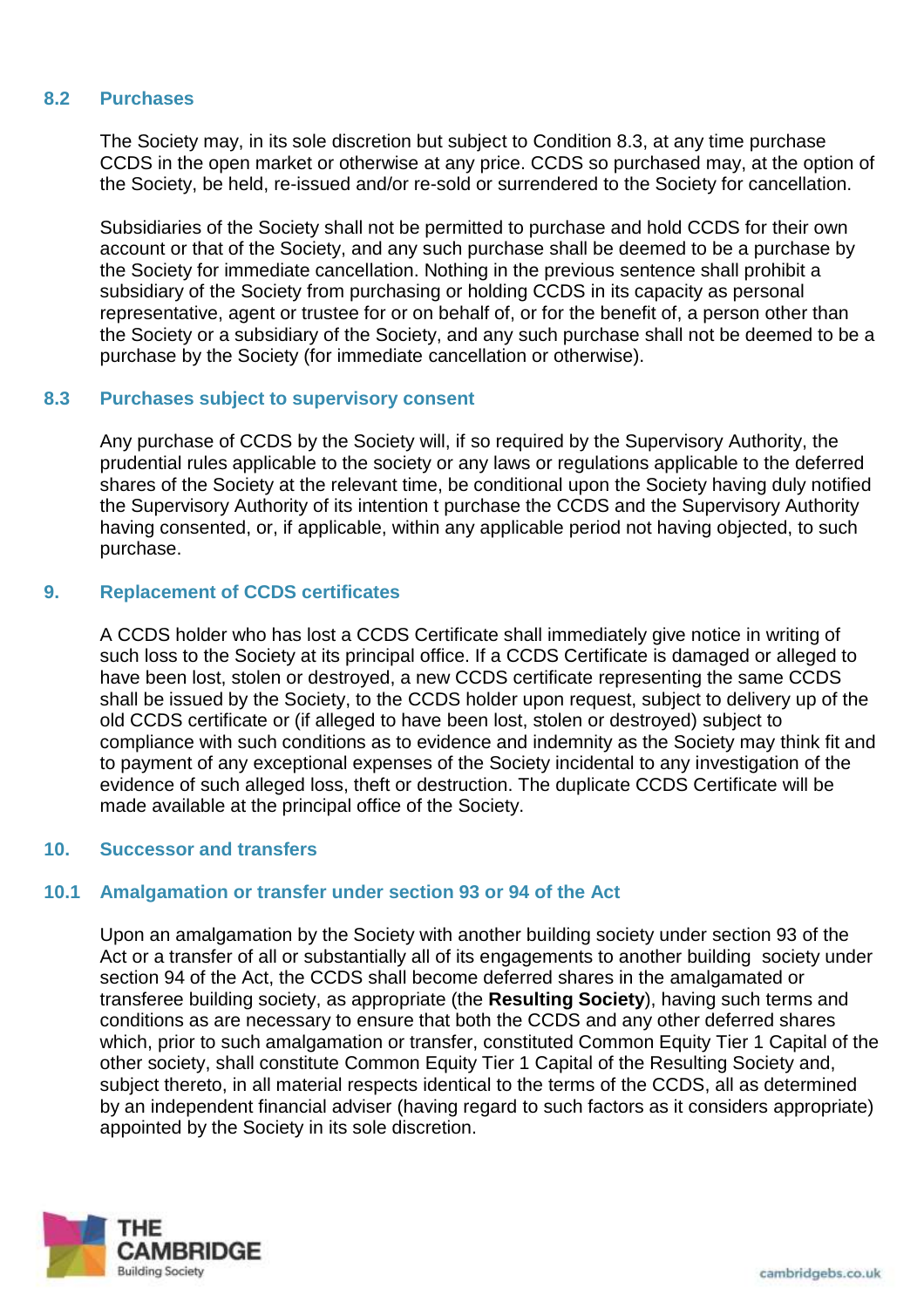# **10.2 Transfer of business under section 97 of the Act**

Upon a transfer by the Society of the whole of its business in accordance with Section 97 of the Act to a company (a **Successor Entity**), which expression includes a subsidiary of a mutual society as referred to in the Building Societies (Funding) and Mutual Societies (Transfers) Act 2007 as amended (the **Mutual Societies Transfers Act**)) the Successor Entity will, in accordance with section 100(2)(a) of the Act, as from the vesting date, assume a subordinated liability (a **Subordinated Deposit**) to each holder of CCDS, which Subordinated Deposit shall be applied on the vesting date (or as soon as reasonably practicable thereafter), on behalf of the CCDS holder, in the subscription of such number of ordinary shares (which may or may not carry voting rights) in the Successor Equity or, if appropriate, any direct or indirect parent company of the Successor Entity, ranking pari passu in all respects with the then existing ordinary shares of such Successor Entity or such parent, as applicable, as have an aggregate market value immediately following such subscription as near as practicable to, but not less than, the market value of the CCDS immediately prior to the time of transfer of the business of the Society to the Successor Entity, as determined by an independent financial adviser (having regard to such factors as it considers appropriate, including recent trading prices if available) appointed by the Society in its sole discretion.

## **10.3 Basis of appointment of independent financial adviser**

Any independent financial advisor appointed pursuant to Condition 10.1 or 10.2 shall act as an expert and not as an arbitrator, and all fees, costs and expenses in connection with such appointment shall be borne by the Society. Any determination made in good faith by such independent financial adviser pursuant to Condition 10.1 or 10.2 shall be binding by the Society and the CCDS holders. No independent financial advisor appointed pursuant to Condition 10.1 or 10.2 shall have any responsibility or liability whatsoever to any CCDS holder or to any other person in connection with any determination made by it in good faith pursuant to Condition 10.1or 10.2.

## **10.4 Failure to obtain a determination by independent financial adviser**

If, in circumstances which require an independent financial adviser to make any determination pursuant to Condition 10.1 or 10.2, the Society is unable to appoint such independent financial adviser, or the appointed independent financial adviser fails to make any necessary determination and the Society is unable to appoint an alternative or additional independent financial adviser to make such determination, the Society shall convene a meeting of the CCDS holders in accordance with Condition 12 in order for such holders to approve by resolution those determinations which remain to be made. Such approval may alternatively be obtained by way of a written resolution in accordance with Condition 12.7.

# **10.5 Undertakings**

(a) The Society undertakes to procure that any amalgamation or transfer referred to in Condition 10.1 or 10.2 will comply with the provisions in Condition 10.1 or, as the case may be, 10.2. The Society undertakes to use all reasonable endeavours to enter into such agreements, and to take such other reasonable steps, as are necessary to give effect to the provisions of this Condition 10 (including, but not limited to, the appointment, if applicable, of an independent financial adviser).

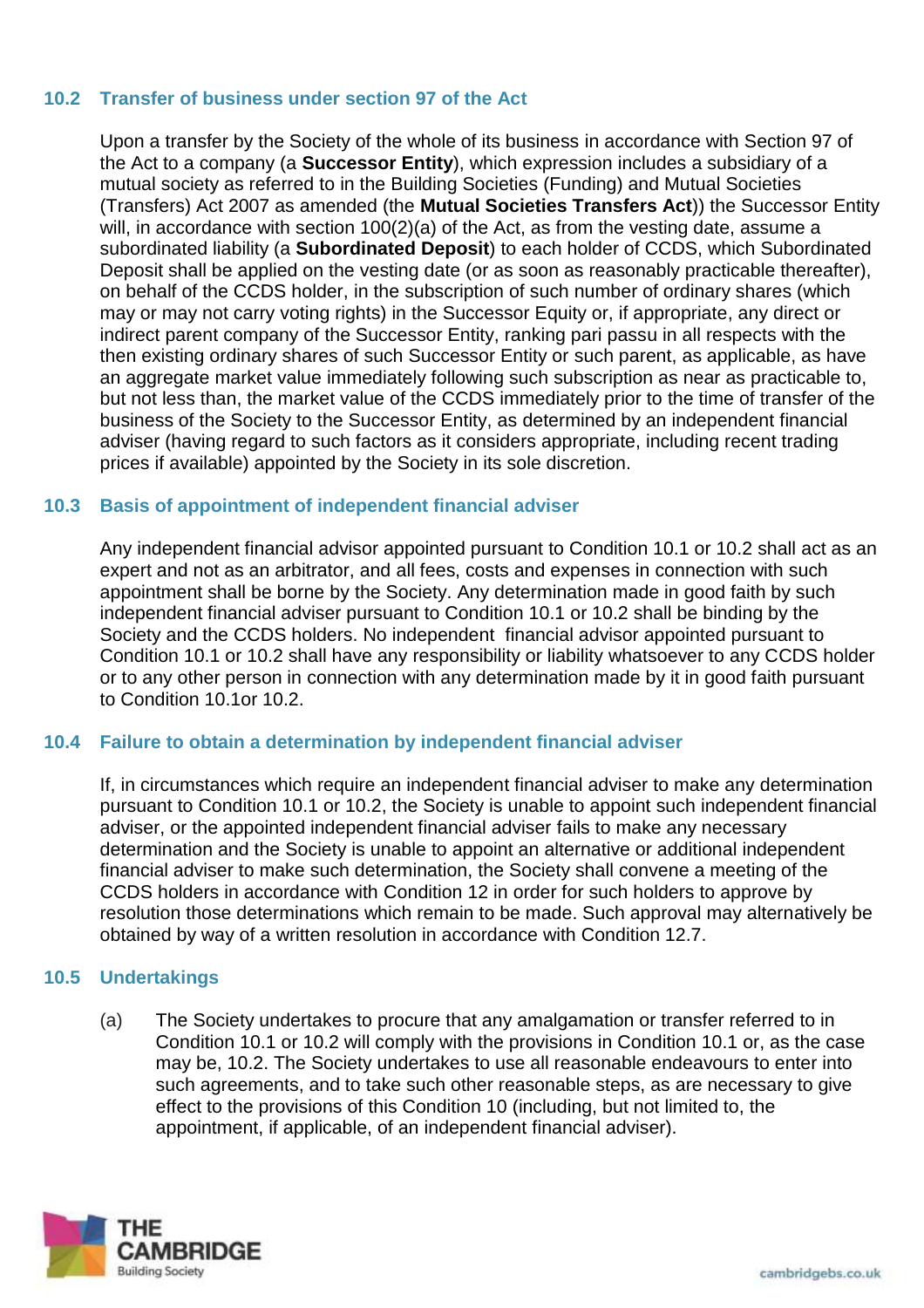- (b) In connection with any amalgamation by the Society with another building society under section 93 of the Act or transfer of all or substantially all of its engagements to another building society under section 94 of the Act as provided in Condition 10.1, the Society shall pay, or shall use all reasonable endeavours to ensure that Resulting Society pays, any taxes, stamp duty reserve taxes and capital, stamp, issue and registration duties payable in the United Kingdom arising on the issue and initial delivery of such deferred shares, but will not pay (and each CCDS holder as to itself will be required to pay) any other taxes, stamp duty reserve taxes and capital, stamp, issue and registration duties arising on or following the issue and initial delivery of such deferred shares pursuant to Condition 10.1.
- (c) In connection with any transfer by the Society of the whole of its business in accordance with section 97 of the Act to a company as provided in Condition 10.2, the Society shall pay, or shall use all reasonable endeavours to ensure that the terms upon which its business is transferred to the Successor Entity shall require the Successor Entity to pay, any taxes, stamp duty reserve taxes and capital, stamp, issue and registration duties payable in the United Kingdom arising on the issue and initial delivery of such ordinary shares, but will not pay (and each CCDS holder as to itself will be required to pay) and other taxes, stamp duty reserve taxes and capital, stamp, issue and registration duties arising on or following the issue and initial delivery of such ordinary shares pursuant to Condition 10.2.

# **11. Variations of these conditions**

- **11.1** These Conditions may only be varied by the Society with the consent in writing of the CCDS holders in accordance with Condition 12.7 or with the sanction of a resolution passed at a separate meeting of the CCDS holders held in accordance with Condition 12.
- **11.2** These Conditions do not limit the rights of members of the Society to amend the Rules.
- **11.3** The Society undertakes not to initiate any amendment to the Rules that is both (a) inconsistent with the provisions of these Conditions and (b) materially prejudicial to the interests of the CCDS holders in that capacity.
- **11.4** The provisions of Condition 11.2 and any amendment to the Rules or any resolution of members of the Society (in either case whether such amendment or resolution is initiated by the Society or by one or more of its members) shall not:
	- (a) limit any rights of any CCDS holder to bring an action against the Society for breach of contract in circumstances where the Society is in breach of these Conditions, and furthermore any CCDS holder shall be entitled to bring an action against the Society as if there had been a breach of contract (such that a CCDS holder may sue for a liquidated sum equal to its loss) in circumstances where an amendment has been made to the Rules or any resolution of members of the Society has been passed which is materially prejudicial to the holders of the CCDS as a class and which would have been a breach of these Conditions had such amendment been instituted by the Society; or
	- (b) afford the Society any defence to any claim made in any action referred to under (a) above,

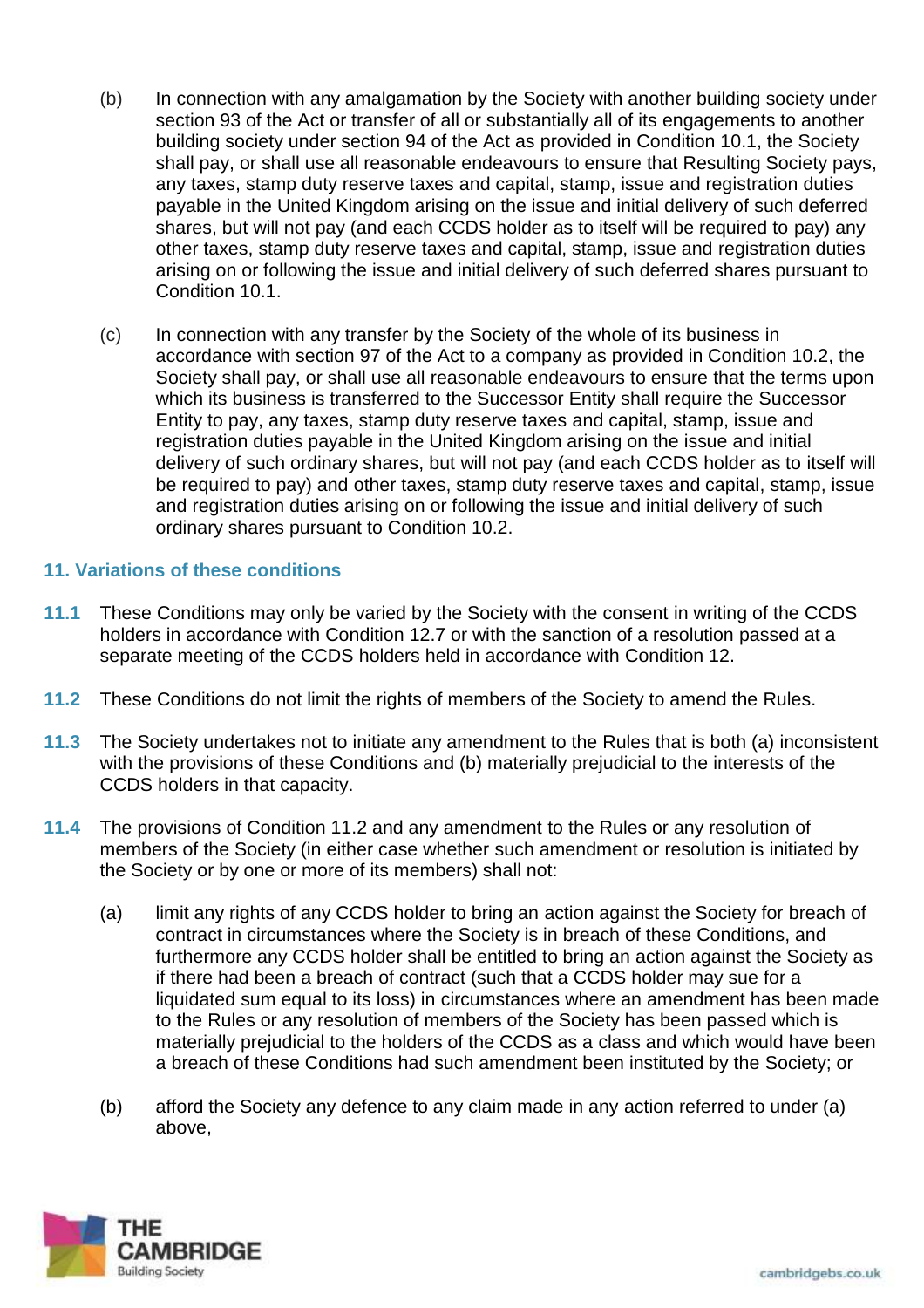provided, however, that no CCDS holder shall be entitled to bring an action against the Society under (a) above, and the Society shall have a valid defence to any such action under (b) above, if the holders of CCDS have at any time passed a resolution in accordance with Condition 12 (whether at a duly convened meeting of the holders of CCDS or by way of a written resolution) approving, ratifying and/or consenting to the relevant amendments to the Rules or the relevant member resolution, as the case may be.

## **12. Meetings of the CCDS holders**

## **12.1 Convening the meeting, notice and quorum**

The Society alone may at any time convene a separate meeting of the CCDS holders. Every meeting shall be held at such place as the Society may approve.

At least 21 clear days' notice specifying the hour, date and place of the meeting shall be given the CCDS holders entered in the CCDS Register 35 days prior to the date specified for the, such notice to be given in accordance with Condition 14. The notice shall specify generally the nature of the business to be transacted at the meeting and the terms of any resolution to be proposed to alter these Conditions.

Any person (who may, but need not, be a CCDS holder) nominated in writing by the Society shall be entitled to take the chair at every meeting but if no nomination is made or if at any meeting the person nominated shall not be present within 15 minutes after the time appointed for holding the meeting, the CCDS holders present shall choose one of their number who is present to be chairman.

At any meeting one or more persons present in person or by proxy and holding or representing in aggregate not less than one-third of the number of CCDS for the time being Outstanding shall form a quorum for the transaction of business and no business (other than the choosing of a chairman) shall be transacted at any meeting unless the requisite quorum shall be present at the commencement of business. Every question submitted to the meeting (other than the choosing of a chairman which will be decided by a simple majority) shall be decided by a poll of one or more persons present and holding CCDS or being proxies and representing in aggregate not less than three-quarters of the number of the CCDS represented at such meeting voting in favour of such question.

## **12.2 Adjournment**

If within half an hour after the time appointed for any meeting a quorum is not present, the meeting shall stand adjourned for such period, being not less than 14 days nor more than 42 days and at such place as may be appointed by the chairman and if at the adjourned meeting a quorum shall not be present within half an hour from the time appointed for the adjourned meeting, the CCDS holders present in person or by proxy at the adjourned meeting shall be a quorum.

The chairman may with the consent of (and shall if directed by a resolution of) the meeting any meeting from time to time and from place to place but no business shall be transacted at any adjourned meeting other than business left unfinished or not reached at the meeting from which the adjournment took place.

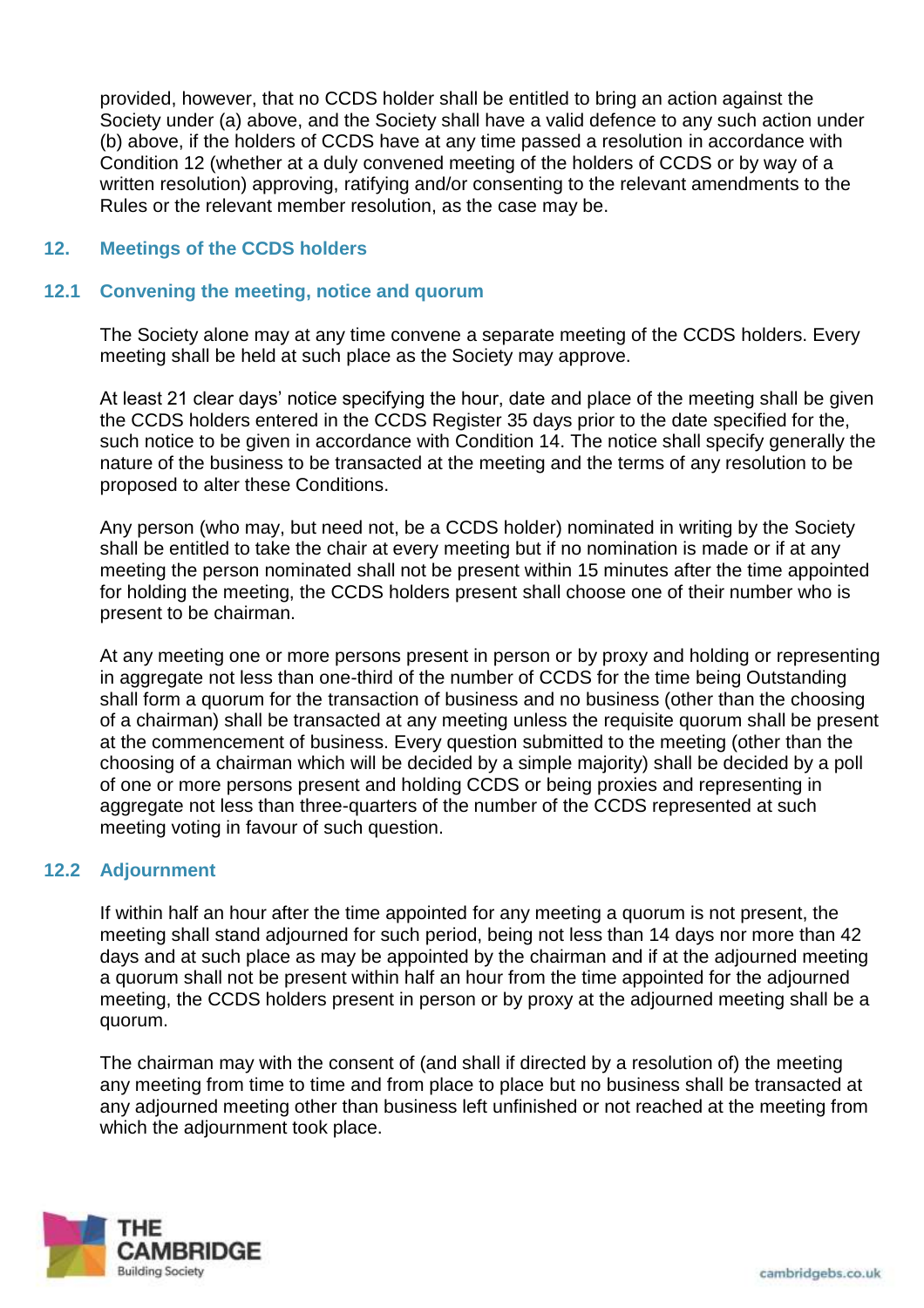Notice of any adjourned meeting shall be given in the same manner as notice of an initial meeting but as if 10 were substituted for 21 in Condition 12.1.

# **12.3 Conduct of business of the meeting**

Any director or office of the Society and its professional advisers may attend and speak at any meeting of the CCDS holders. Save as provided above, no person shall be entitled to attend and speak nor shall any person be entitled to vote at any such meeting unless it is a CCDS holder or is a proxy thereof.

A poll shall be taken in such manner as the chairman directs and the result of the poll shall be to be the resolution of the meeting.

At any meeting every CCDS holder or proxy who is present shall have one vote for each CCDS held or, as the case may be, in respect of which it is a proxy.

#### **12.4 Proxies**

A CCDS holder entitled to attend a separate meeting of the CCDS holders:

- (a) appoint one person (whether or not a CCDS holder) as its proxy to attend and, on a resolution, to vote at such meeting in its place; and
- (b) may direct the proxy how to vote at the meeting.

A proxy shall be appointed in the manner provided in the Rules.

#### **12.5 Effect of resolution**

Any resolution passed at a meeting duly convened and held in accordance with the provisions of this Condition 12 shall be binding upon all the CCDS holders whether or not present at the meeting and whether or not voting and each of them shall be bound to give effect to the resolution accordingly and the passing of any resolution shall be conclusive evidence of the circumstances justifying the passing of resolution.

#### **12.6 Other matters**

Minutes of all resolutions and proceedings at every meeting shall be made and duly entered in books to be from time to time provided for that purpose by the Society and any minutes purporting to be signed by the chairman of the meeting at which resolutions were passed or proceedings had shall be conclusive evidence of the matters contained in the minutes have been so made and signed shall be deemed to have been duly held and convened and all resolutions passed or proceedings had to have been duly passed or had.

The accidental omission to send notice of a separate meeting or to send any document required to be sent with the notice or otherwise before the meeting to, or the non-receipt of notice of a separate meeting or any such document as aforesaid by, any person entitled to receive notices or documents shall not invalidate the proceedings at that meeting.

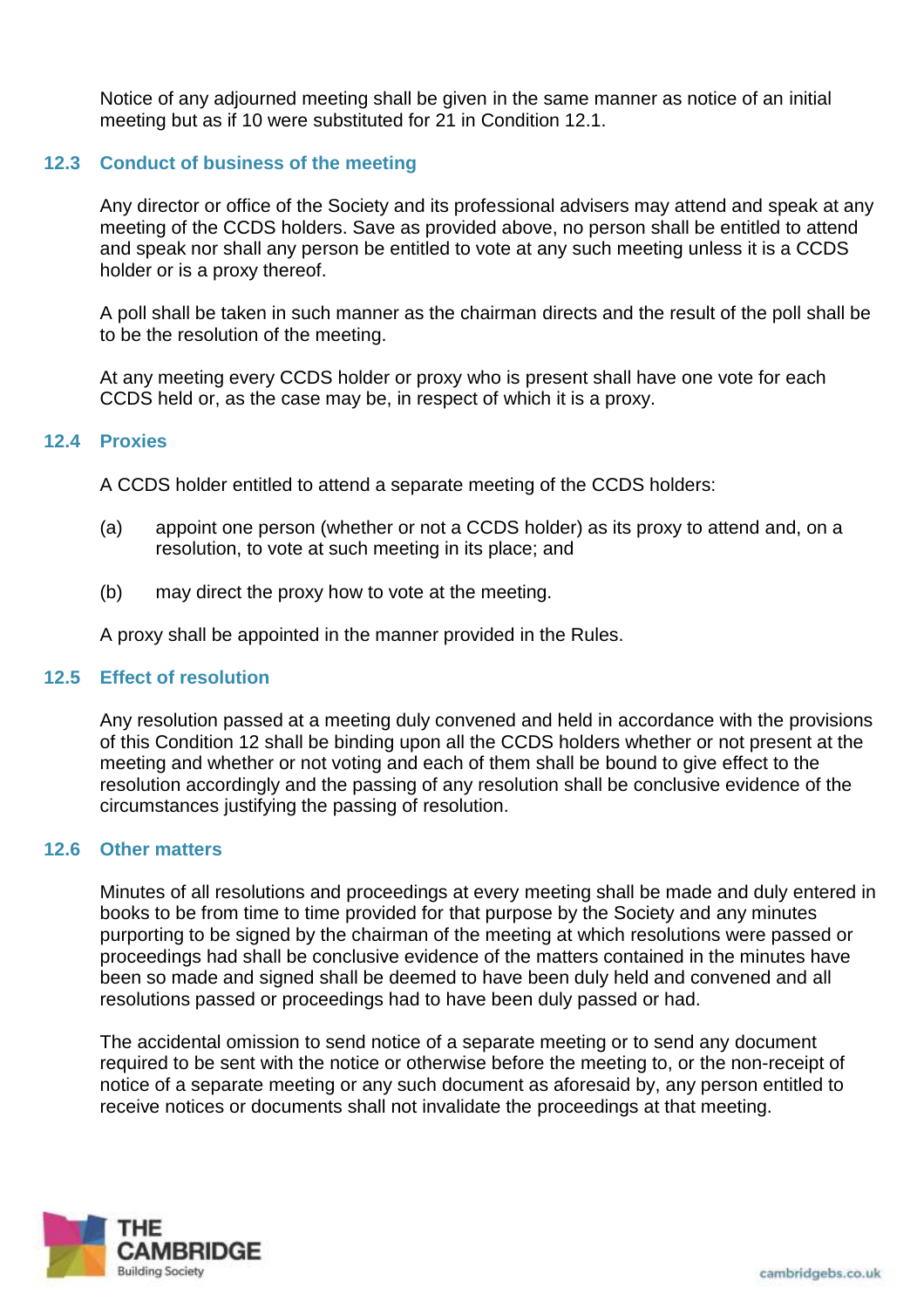## **12.7 Written resolution**

A resolution may also be passed, without the need for a meeting of CCDS holders, by way of a resolution in writing signed by or on behalf of CCDS holders holding in aggregate not less than three-quarters of the number of CCDS for the time being Outstanding. Such written resolution may be contained in one document or several documents in like form each signed by or on behalf of one or more such CCDS holders. Any written resolution passed shall be binding upon all the CCDS holders whether or not signing the written resolution and each of them shall be bound to give effect to the resolution accordingly.

#### **12.8 Notice**

Notice of any resolution duly passed by the CCDS holders, whether at a meeting of CCDS or by written resolution, shall be given in accordance with Condition 14 by the Society within 14 days of the passing of the resolution, provided that failure to give such notice shall not invalidate the resolution.

#### **13. Further issues and pre-emption**

#### **13.1 Further issues**

The Society shall, subject to Condition 13.2, be at liberty from time to time, without the consent of the CCDS holders, to create and issue at any price further deferred shares ranking pari passu in all respects and so that the same shall be consolidated and form a single series with the Outstanding CCDS (**Additional CCDS**).

The Society shall be at liberty from time to time, without the consent of the CCDS holders, to create and issue, at any price, deferred shares upon such other terms of issue as the Society may at the time of issue determine, provided that the Society shall not issue any Core Capital Deferred Shares other than Additional CCDS.

#### **13.2 Pre-emption Opportunity**

Prior to the issue of any Additional CCDS, each Eligible CCDS holder of CCDS then Outstanding shall, subject to Condition 13.7, be given, in the manner provided in Condition 13.3 and in priority to any other person, the opportunity (the **Pre-emption Opportunity**) to subscribe an amount of the Additional CCDS which (as nearly as practicable) bears the same proportion to the total issue of such Additional CCDS as the number of such Eligible CCDS holder's CCDS bear to the total number of CCDS then Outstanding (the **Relevant Proportion**).

**Eligible CCDs Holder** means each holder of CCDS appearing in the CCDS Register at the close of business on the Business Day prior to the date on which the Preemption Notice is given.

The Pre-emption Opportunity shall not apply upon the re-issue or re-sale of CCDS following the purchase thereof by the Society.

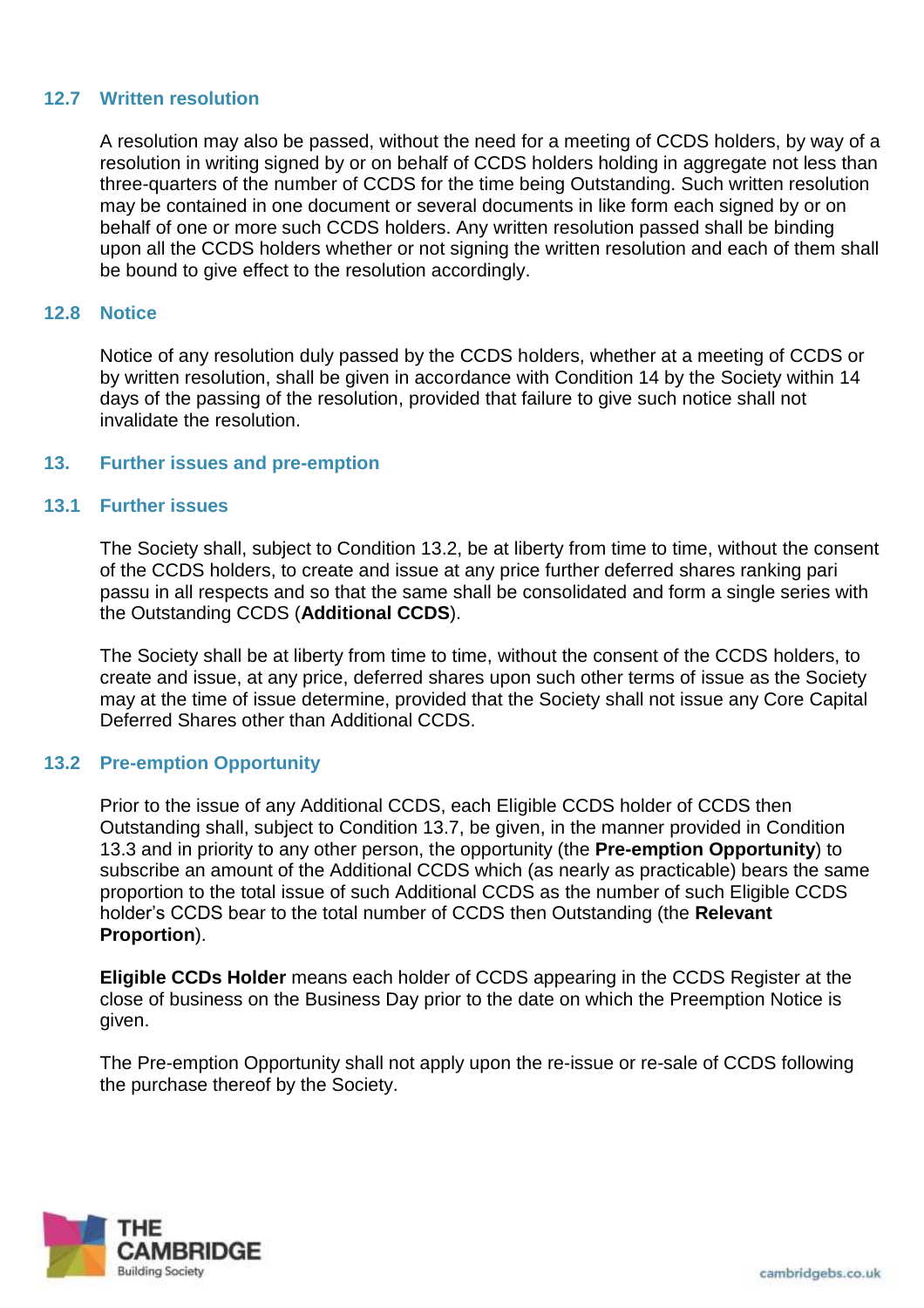## **13.3 Pre-emption Offer**

If the Society intends to issue Additional CCDS in circumstances where the Preemption Opportunity applies, the Society shall give notice (the **Pre-emption Notice**) to the CCDS holders, in accordance with the Condition 14, of such intention and offering Eligible CCDS holders the opportunity, on the same terms, to subscribe the Relevant Proportion of the Additional CCDS to which they are entitled (the **Preemption Offer**).

#### **13.4 Pre-emption Notice**

The Pre-emption Notice shall specify (a) the terms on which the Pre-emption Offer is made and the conditions (if any) to which it is subject, (b) the period during which the Pre-emption Opportunity is available to Eligible CCDS holders (the **Pre-emption Offer Period**) and (c) the procedures which Eligible CCDS holders must follow if they wish to participate in the Preemption Offer.

The Pre-emption Offer Period shall be at least 10 Business Days but no longer than 60 Business Days.

## **13.5 Additional CCDS not subscribed pursuant to the Pre-emption Offer**

If any Additional CCDS are not subscribed in the Pre-emption Offer (whether by Eligible CCDS holders declining to subscribe the Relevant Proportion of Additional CCDS to which they are entitled or by Eligible CCDS holders failing validly to participate in the Pre-emption Offer before expiration of the Pre-emption Offer Period), the Society shall be entitled to issue and offer such Additional CCDS to any person (including, but not limited to, other Eligible CCDS holders), provided that such offer is on terms no more favourable to subscribers than the terms of the Pre-emption Offer.

#### **13.6 Results of the Pre-emption Offer**

The Society shall notify CCDS holders, in accordance with Condition 14, of the results of the Pre-emption Offer not later than 14 days following expiration of the Preemption Offer Period.

#### **13.7 Disapplication of the Pre-emption Opportunity**

The Pre-emption Opportunity shall not apply to Additional CCDS issued in circumstances where the Supervisory Authority has directed the Society, in writing to disapply the Preemption Opportunity.

#### **14. Notices**

All notices regarding the CCDS shall be valid if sent by post to the CCDS holders at their respective addresses in the CCDS Register. Any such notice shall be deemed to have been given on the second Business Day following the mailing of such notice.

#### **15. Rights of third parties**

No person shall have any right to enforce any term or condition of the CCDS under the Contracts (Rights of Third Parties) Act 1999.

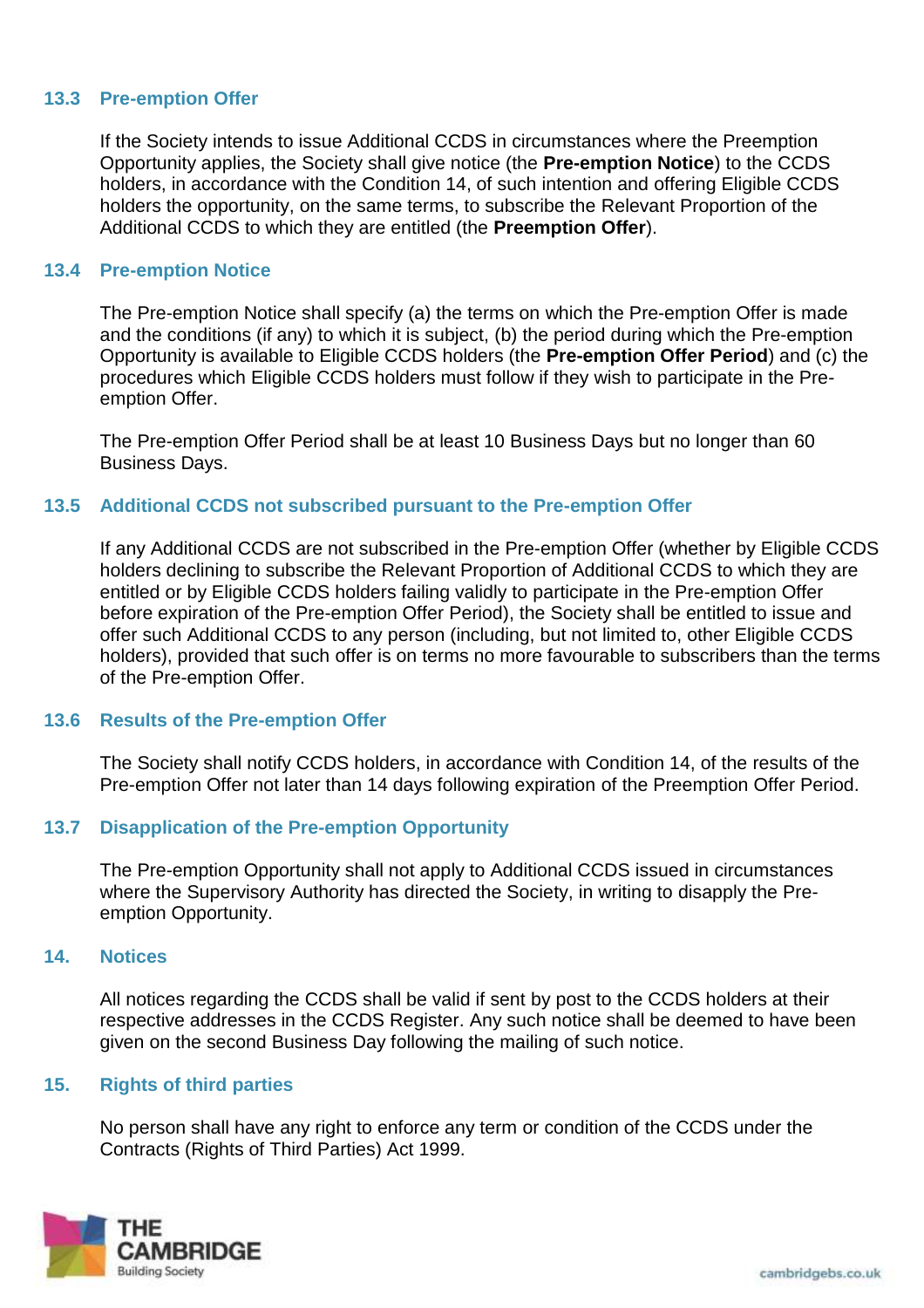## **16. Governing law**

The rights and obligations in respect of the CCDS and any non-contractual obligations arising out of or in connection with the CCDS are governed by, and shall be construed in accordance with, English law.

## **17. Definitions**

For the purpose of these Conditions:

**Act** has the meaning given in Condition 1.2.1

**Additional CCDS** has the meaning given in Condition 13.1.

**Board** means the Board of Directors of the Society.

**Business Day** means a day on which commercial banks and foreign exchange markets settle payments and are open for general business (including dealings in foreign and currency deposits) in London.

**Cap** has the meaning given in Condition 5.5.

**Capital Rules** means the applicable rules of the Supervisory Authority (as amended or replaced from time to time) and any other rules or regulations relating to the capital adequacy or prudential requirements to which the Society and its group are subject from time to time, and shall include (without limitation, and until no longer applicable) any measures applicable to the Society which are intended to implement the reforms contained in "Basel III: A global regulatory framework for more resilient banks and banking systems" published by the Basel Committee on Banking Supervision in December 2010, including (without prejudice to the generality of the foregoing) Directive 2013/36/EU of the European Parliament and of the Council of 26 June 2013 on access to the activity of credit institutions and the prudential supervision of credit institutions and investment firms, amending Directive 2002/87/EC and repealing Directives 2006/48/EC and 2006/49/EC (commonly referred to as the **Capital Requirements Directive IV** or CRD IV), Regulation (EU) no 575/2013 of the European Parliament and of the Council of 26 June 2013 on prudential requirements for credit institutions and investment firms and amending Regulation (EU) No 648/2012 (commonly referred to as the **Capital Requirements Regulation** or **CRR**), applicable regulatory technical standards published by the European Banking Authority and adopted by the European Commission (by way of regulation or otherwise) and any rules promulgated in connection with any of the foregoing.

**CCDS** has the meaning given in the preamble to these Conditions.

**CCDS Certificate** has the meaning given in Condition 2.3.

**CCDS holder** means a person whose name and address is entered in the CCDS Register as the holder of CCDS and references to a **holder** of CCDS shall be construed accordingly.

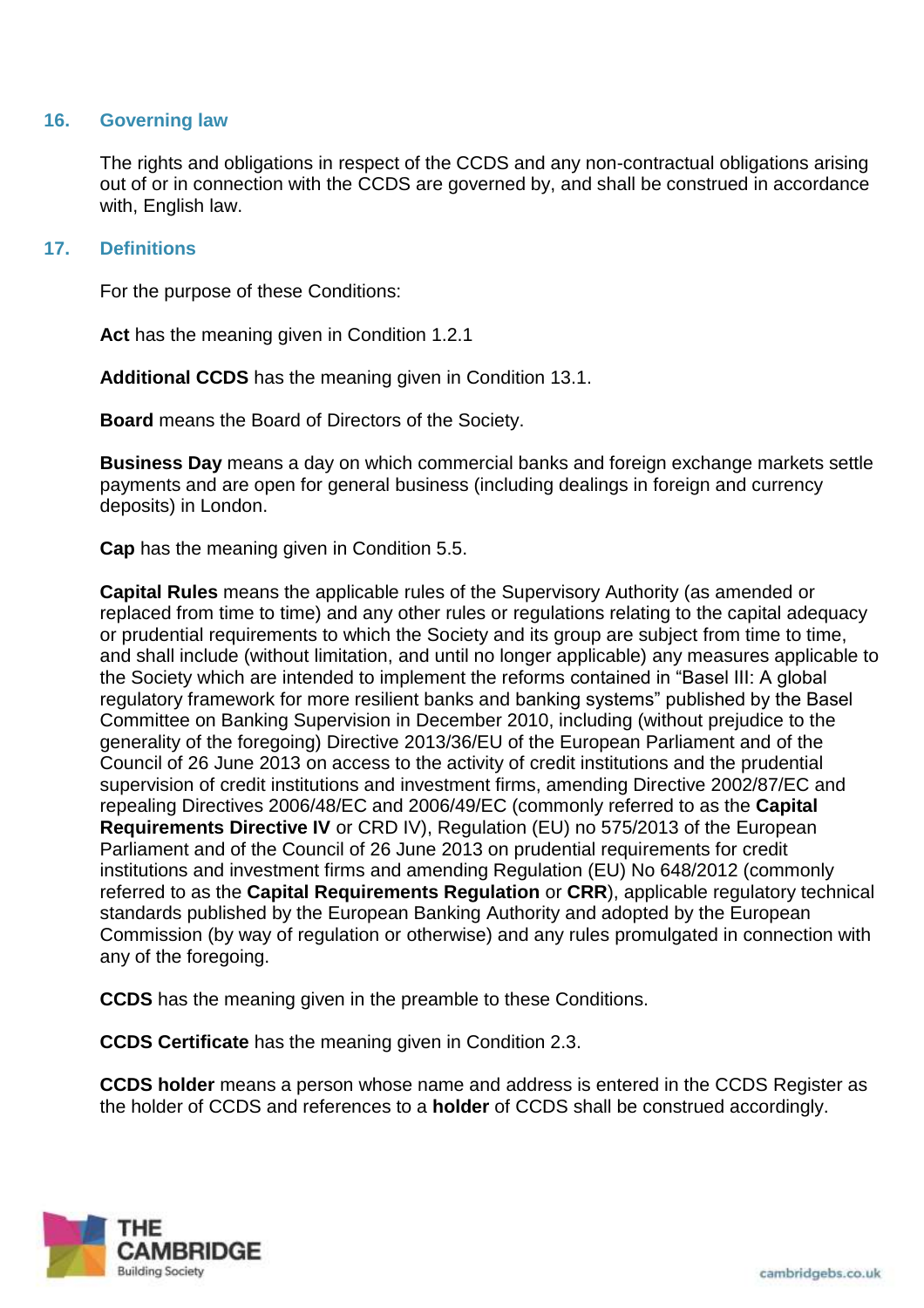**CCDS Register** means the records of the Society constituting the register of members for the purposes of the CCDS.

**Common Equity Tier 1 Capital**, at any time, has the meaning ascribed thereto (or to any equivalent term) as such time in the Capital Rules.

**Conditions** means these conditions of issue of the CCDS, and references to a numbered Condition shall be construed accordingly.

**Conversion Benefits** has the meaning given in Condition 1.3.

**Core Capital Contribution Proportion** has the meaning given in Condition 4.4.

**Core Capital Contribution Share** has the meaning given in Condition 4.4.

**Core Capital Deferred Shares** has the meaning given in the Rules.

**Determination Time** or **DT** has the meaning given in Condition 4.4.

Distributable Items means, in respect of the payment of a Distribution at any time, those profits and reserves (if any) of the Society which are available, in accordance with applicable law and regulation for the time being, for the payment of such Distribution.

**Distribution Payment Dates** has the meaning given in Condition 5.1, and Distribution Payment Date shall be construed accordingly.

**Distribution Policy** has the meaning given in Condition 5.9.

**Distributions** has the meaning given in Condition 5.1, and Distribution shall be construed accordingly.

**Eligible CCDS holder** has the meaning given in Condition 13.2.

**Final Distribution** has the meaning given in Condition 5.1.

**Interim Distribution** has the meaning given in Condition 5.1.

**Liabilities** means (i) the claims of all creditors (including, without limitation, creditors in respect of subordinated liabilities) of the Society and (ii) the claims of all other investing members (as defined in the Rules) of the Society (including, without limitation, holders of permanent interest bearing shares (if any)) in respect of the amounts paid up on their shares (other than Core Capital Deferred Shares), in each case including any principal amount, any interest (including post-petition interest) thereon and any other amounts owing thereon, but excluding (x) any actual, prospective or contingent claims to participate in a distribution of Surplus of the Society and (y) any claims in respect of declared, unconditional and unpaid Distributions in accordance with Condition 4.6 and claims ranking or expressed to rank pari passu therewith.

**Minimum Transfer Amount** has the meaning given in Condition 2.2.

**Nominal Amount** has the meaning given in Condition 2.1.

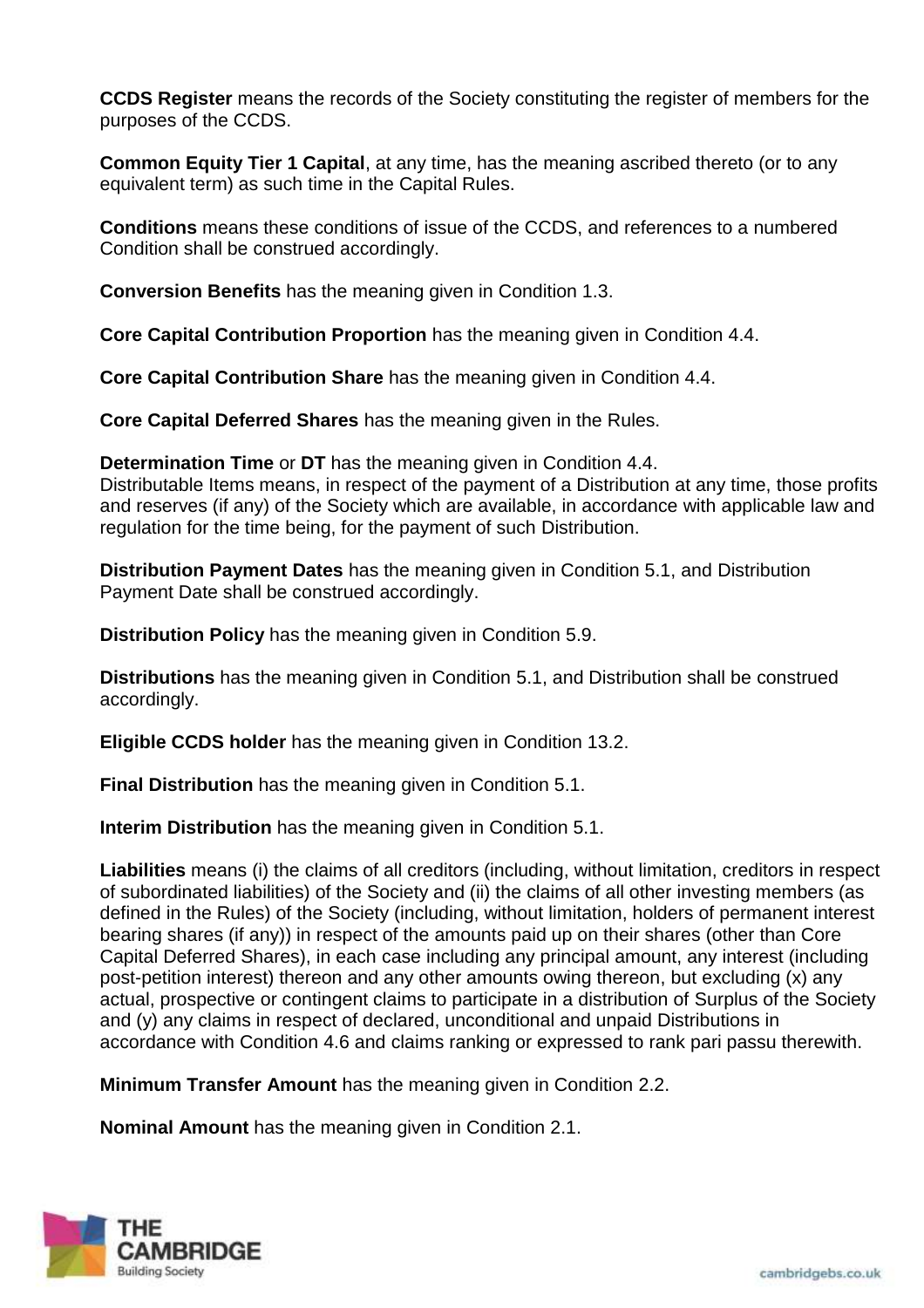**Outstanding** means, in relation to the CCDS, all the CCDS issued other than those CCDS which have been cancelled in accordance with Condition 8; and

**PROVIDED THAT** for each of the following purposes; namely:

- (i) the right to attend and vote at any meeting of the CCDS holders or any of them or to pass a resolution by way of a written resolution in place of a meeting and any direction or request by CCDS holders;
- (ii) the determination of how many and which CCDS are for the time being Outstanding for the purposes of Condition 12; lima ccds conditions final 27
- (iii) the entitlement of a CCDS holder to a Pre-emption Opportunity (including the determination of the Relevant Proportions to which the CCDS holders are entitled);
- (iv) any discretion, power or authority (whether granted under these Conditions, the Rules or applicable laws) which any person is required, expressly or impliedly, to exercise in or by reference to the interests of the CCDS holders or any of them; and
- (v) the determination by any person whether any event, circumstance, matter or thing is, in its opinion, materially prejudicial to the interests of the CCDS holders or any of them,

those CCDS (if any) which are for the time being held by or on behalf of or for the benefit of the Society, any subsidiary of the Society or any holding company of the Society or any other subsidiary of such holding company, in each case as beneficial owner, shall (unless and until ceasing to be so held) be deemed not to remain Outstanding.

**AND FURTHER PROVIDED THAT** for the purposes of Conditions 4.2, 4.3(a), 4.4(a) and 4.4(b), all CCDS held by the Society in its treasury function at the Relevant time (but, for the avoidance of doubt, not at any other Determination Time) shall be deemed to be cancelled at the Relevant Time (such cancellation to be reflected in the determination of the Core Capital Contribution Proportion at the Relevant Time) and not to be or remain Outstanding for such purposes.

**Pre-emption Notice** has the meaning given in Condition 13.3.

**Pre-emption Offer** has the meaning given in Condition 13.3.

**Pre-emption Offer Period** has the meaning given in Condition 13.4.

**Pre-emption Opportunity** has the meaning given in Condition 13.2.

**Principal Amount** has the meaning given in Condition 2.1.

**Principal Paying Agent** has the meaning given in the preamble to these Conditions.

**Record Date** has the meaning given in Condition 6.1.

**Registrar** has the meaning given in the preamble to these Conditions.

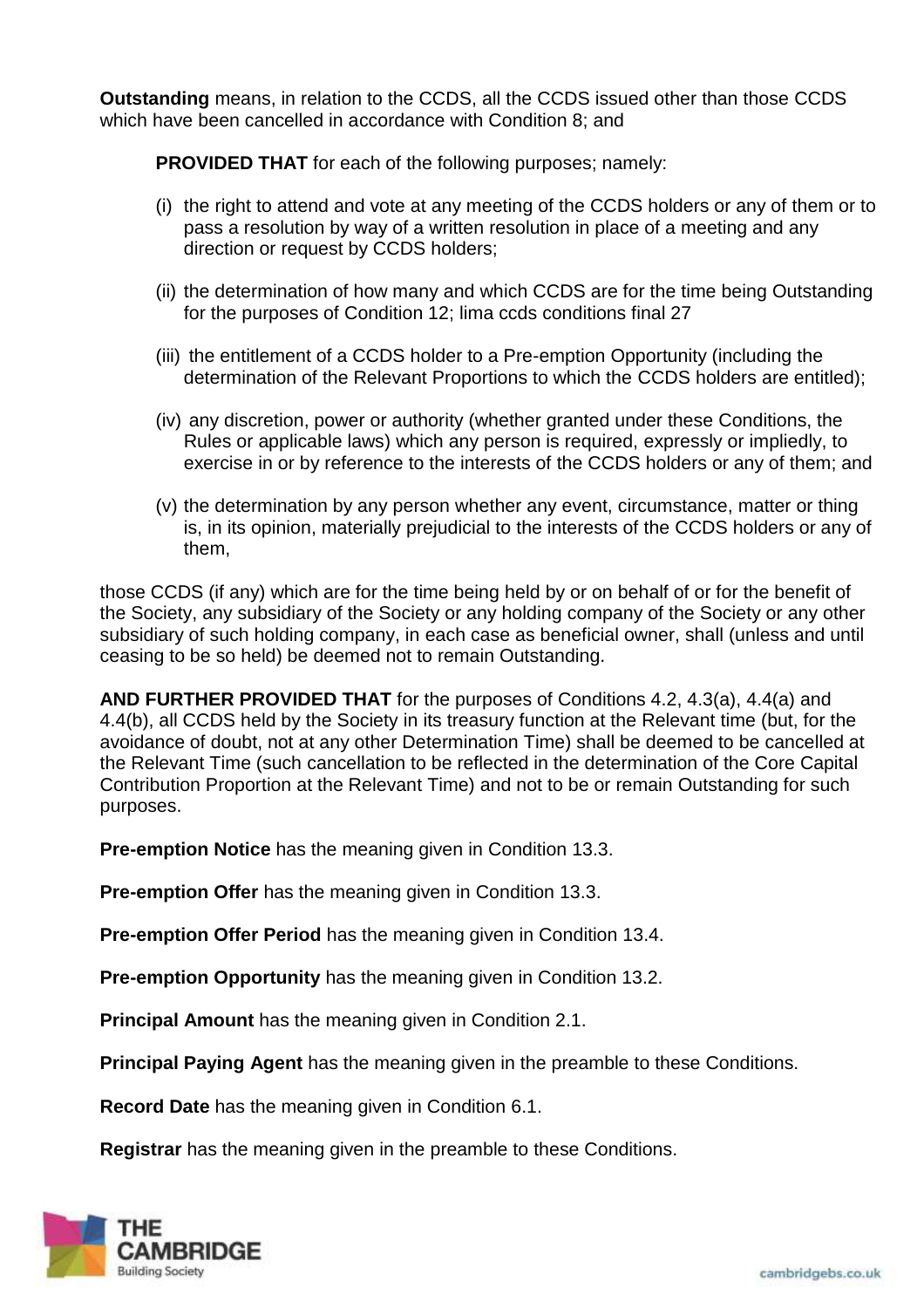**Relevant Proportion** has the meaning given in Condition 13.2.

**Relevant Regulators** means the Supervisory Authority and/or the Financial Conduct Authority (or any successor thereto) as required in the circumstances.

**Relevant Time** has the meaning given in Condition 4.3.

**Rules** has the meaning given in the preamble to these Conditions.

**Supervisory Authority** means the Prudential Regulation Authority (or any successor or other authority having primary supervisory authority with respect to prudential matters in relation to the Society).

**Surplus** has the meaning given in Condition 4.2.